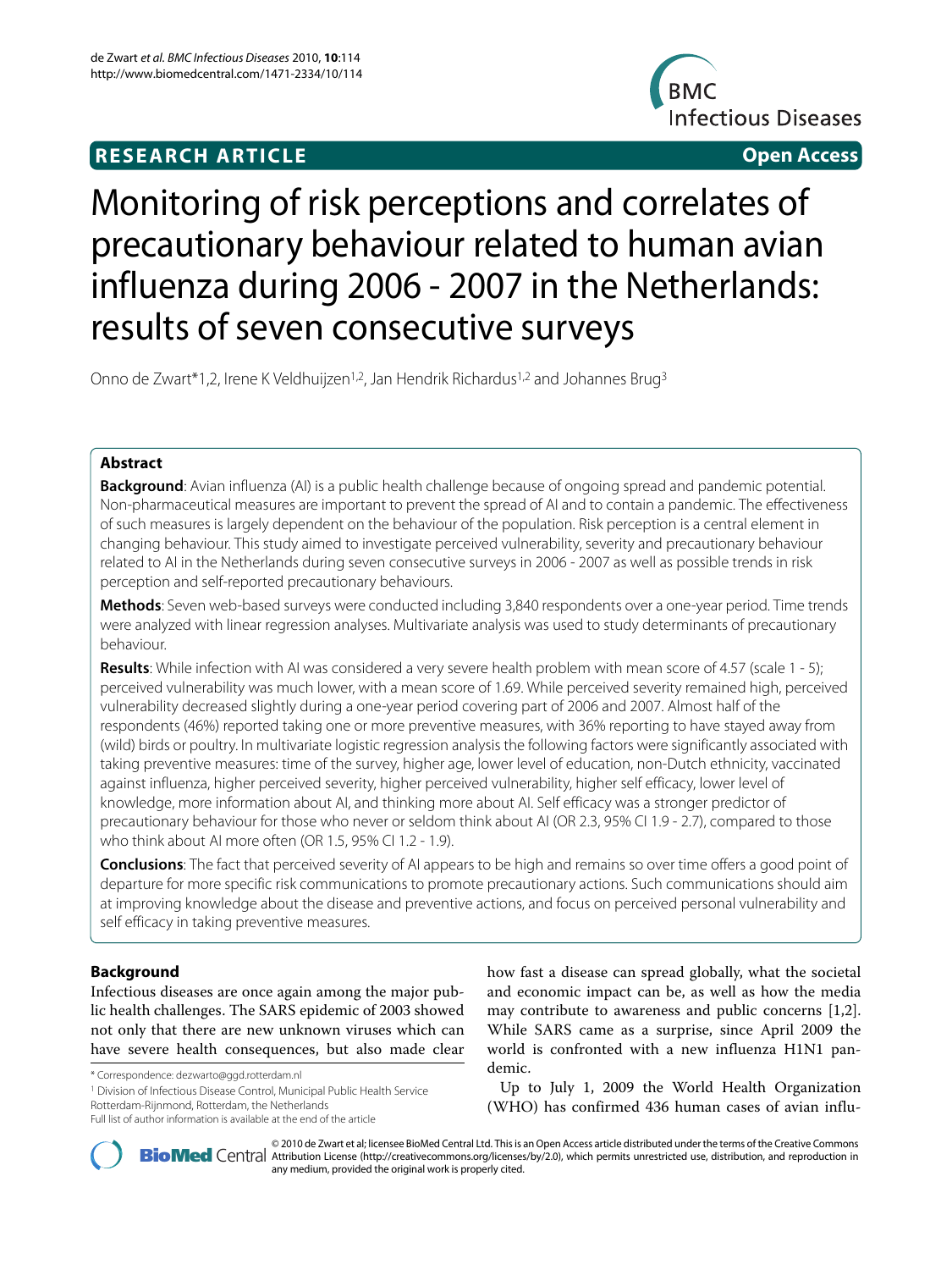enza (AI) in 15 countries, mostly in South-East Asia, with 262 fatalities [\[3](#page-13-2)]. Outbreaks of AI among (wild) birds or poultry have been reported in 61 countries [[4\]](#page-13-3). So far, human AI infections were limited to people who had been in close contact with (wild) birds or poultry. Nonetheless, the possibility of an adaptation of the current H5N1 AI virus might lead to a new influenza virus which would be easily transmitted from human-to-human and may thus lead to a new influenza pandemic. After the three influenza pandemics in the 20<sup>th</sup> century, the 'Spanish influenza' in 1918, the 'Asian influenza' in 1957 and the 'Hong Kong influenza' in 1968 the world is now witnessing a new influenza pandemic caused by the new H1N1, which has caused 134,503 cases with 816 deaths up to July 27, 2009 [[5\]](#page-13-4). In June 2009, WHO increased the phase of pandemic alert to 6, indicating that a global pandemic is under way [[6\]](#page-13-5).

In preparing for an influenza pandemic the development of vaccines as well as the stockpiling of antiviral drugs has received most attention. While developments have been made and some countries have now a (limited) amount of antiviral drugs, some argue that most countries fail the precautionary principle because they have not ensured enough effective drugs [\[7](#page-13-6)]. Furthermore, focusing on vaccines and antiviral drugs only will probably not be enough to limit the consequences of an influenza pandemic, as these will likely neither be available in time nor in the right quantities, and non-medical interventions will be of great importance in the control of the epidemic [[8\]](#page-13-7). The WHO has proposed a number of measures in case of an influenza pandemic: recommendations on personal hygiene, quarantine, travel restrictions, closure of schools and other public gatherings [[9](#page-13-8)[,10\]](#page-13-9). A historical analysis by Markel and colleagues of the reaction to the 'Spanish influenza' in several cities in the United States showed that cities which took earlier nonpharmaceutical interventions, such as school closures, public gathering bans and isolation and quarantine, and sustained these measures, had greater delays in reaching peak mortality, lower peak mortality rates and lower total mortality [[11\]](#page-13-10). During the SARS outbreak the importance of nonpharmaceutical interventions was also shown; quarantine and hygiene measures helped the control of the SARS outbreak [\[12](#page-13-11)].

The effectiveness of both pharmaceutical and nonpharmaceutical interventions is largely dependent on the behaviour of the population, i.e. compliance with the recommended preventive measures. For promotion of adequate precautionary behaviour among the populations, public health authorities need to know how people perceive risks, how they perceive the effectiveness and acceptance of nonpharmaceutical interventions and whether they will trust and be willing and able to use the information from public health and other authorities.

Based upon earlier outbreaks of infectious diseases, there is only very limited information on these issues. In 2003 there was a severe outbreak of H7N7 AI in the Netherlands, resulting in one fatality [[13\]](#page-13-12). For poultry workers, poultry farmers and their families, specific measures were advised such as the use of facial masks and goggles to prevent infection, and taking anti-viral therapy. Adherence to these measures was low even if people were directly at risk for infection [\[14](#page-13-13)].

Risk perception is a central construct in various behaviour theories [\[15](#page-13-14)]. Risk perception has been studied intensively in relation to environmental and technicalindustrial risk. Smith distinguishes two approaches in the field of risk perception studies. The first is the so-called 'realistic' approach focusing on measuring the objective risk of a specific threat or danger, which can be measured independently from the social context [[1](#page-13-0),[16,](#page-13-15)[17\]](#page-13-16). Much of the early work of Slovic, which included comparisons of perceptions of risk, can be placed in this tradition [\[18-](#page-13-17) [20\]](#page-13-18). The second approach is the 'social constructionist' approach, where the perception of risk is the result of social and cultural processes and is shaped by these processes (see e.g. the works of Joffe [\[21\]](#page-13-19) and Beck [\[22](#page-13-20)]). In the present study into risk perception of AI we combine a realistic approach - since there is a real risk for human AI and the possibility of influenza pandemic and specific knowledge about these - with a social constructionist approach focusing on how people perceive risks and what actions they take.

Based upon Protection Motivation Theory we distinguish between the perceived severity of a disease, described by Brewer et al. as the extent of harm a hazard would cause, and the perceived vulnerability (often also described as perceived likelihood or risk perception as such), described as the probability that one will be harmed by the hazard [[15,](#page-13-14)[23,](#page-13-21)[24\]](#page-13-22). Additionally, comparative vulnerability can be defined as the probability that one will be harmed by the hazard compared to others of the same age and gender. Risk perceptions are often biased. A low comparative vulnerability, which may indicate unrealistic optimism, is regularly observed towards familiar risks that are perceived to be largely under volitional control. In this optimistic bias context, people perceive their comparative vulnerability compared to others of the same sex and age as lower. The opposite, when people perceive their comparative vulnerability to be higher than others of the same sex and age, may indicate a pessimistic bias, which is more likely for new risks that are perceived as uncontrollable. The latter might be the case with new emerging infectious diseases, like AI or an influenza pandemic [[18,](#page-13-17)[25](#page-13-23)[-27](#page-13-24)].

Protection Motivation Theory suggests that, apart from risk perception, response efficacy and self efficacy are two key determinants of precautionary behaviour. Response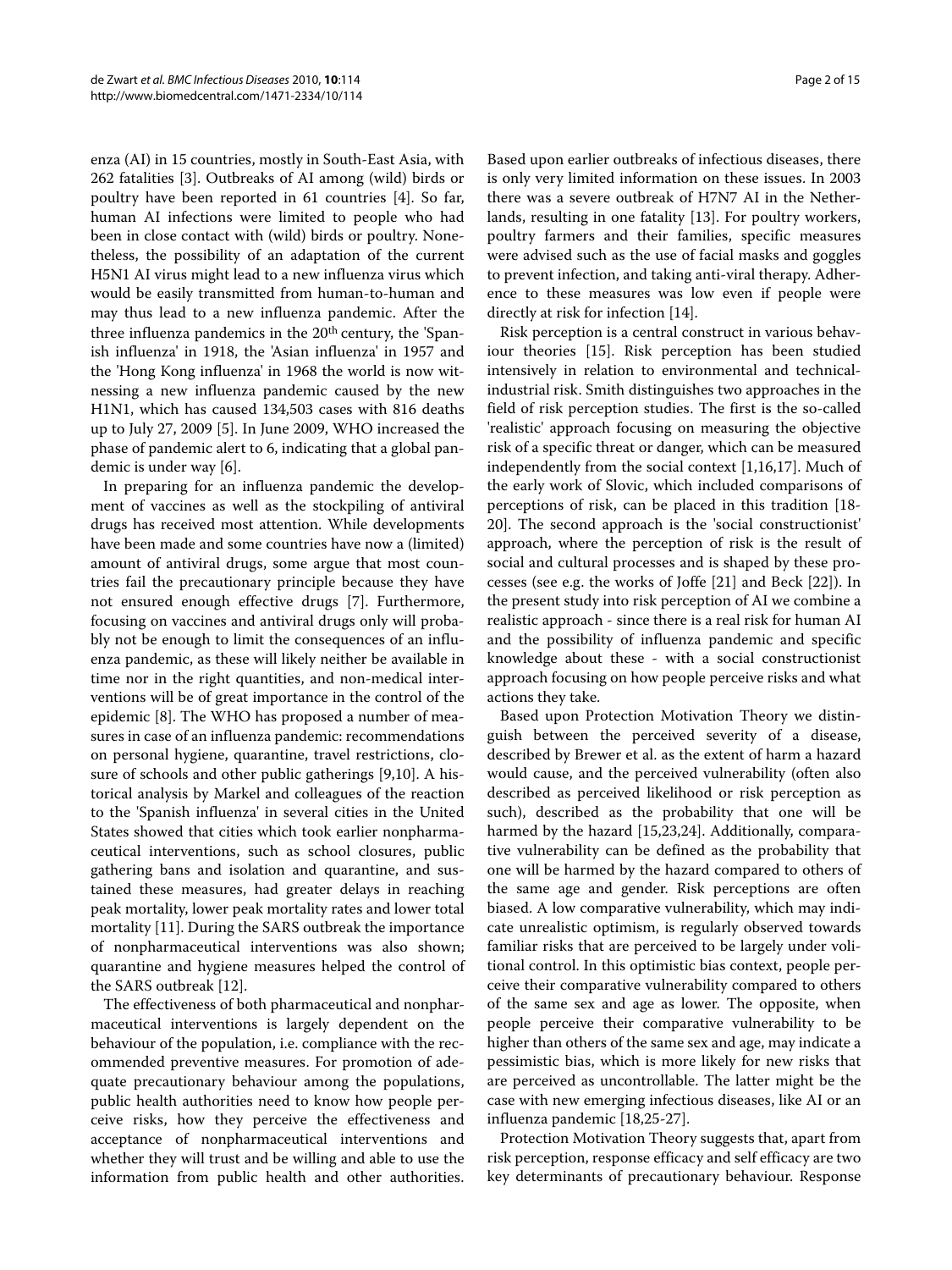efficacy relates to the belief of people in the effectiveness of the available protective actions, for example hygienic measures. Self efficacy relates to a person's perception of their ability to engage in such protective actions, e.g. that they are able to carry out the proposed hygienic measures. Several reviews and meta-analyses focusing on the effects of fear, risk perception and fear appeals on health behaviours have suggested that higher risk perception will only predict precautionary behaviour when people believe that effective protective actions are available (in case of sufficient response efficacy) and when they have confidence that they have the opportunities and abilities to engage in such protective actions (sufficient self-efficacy) [[28](#page-13-25),[29](#page-13-26)].

While risk perception is an important factor in many health psychology models, there is ongoing discussion about the (magnitude of the) effect of risk perception on precautionary behaviours [\[15](#page-13-14)]. While associations between risk perceptions and precautionary actions have been found, they are often small. In their recent meta analysis Brewer and colleagues showed that perceived likelihood, susceptibility and severity were all significantly associated with whether people got vaccinated against influenza with the largest effect for likelihood (pooled  $r = 0.26$ ). Since most studies into risk perception of infectious diseases do not take place during outbreaks of infectious diseases, it is difficult to include measures of precautionary behaviour in such research. Most of such studies therefore focus on future behaviour or intended behaviour in case of an outbreak [[30,](#page-13-27)[31\]](#page-13-28). In the present study we were able to include self-reported precautionary behaviour related to AI at the time of the data collection.

Since the SARS outbreak research into risk perception of infectious diseases has gained interest. Several studies that were conducted during the SARS outbreak and its aftermath, indicated a relatively high level of risk perceptions in the United States, and relatively lower levels in Hong Kong and the Netherlands [\[32](#page-13-29)-[34\]](#page-13-30). Because these studies were mostly single cross-sectional surveys, it is to date unknown how risk perceptions evolve over time and are affected by such issues as news coverage in the popular media or other events drawing attention to a possible outbreak. Only a few studies have studied risk perception related to emerging infectious diseases over a longer period of time [\[35](#page-13-31)[,34](#page-13-30)].

The present study explored risk perception, efficacy beliefs and precautionary behaviour related to human AI in seven consecutive surveys in the Netherlands. As far as we know our study is the first with such a large sample and consecutive surveys looking into actual self-reported precautionary behaviour instead of reports on would-be behaviours in case of an outbreak or other event. To explore if risk perceptions were specific for human AI, risk perception related to other (infectious) diseases were

also investigated. The study had the following specific objectives:

- To study levels of perceived severity, perceived vulnerability and comparative vulnerability of infection with human avian influenza and compare these with perceptions related to other diseases and conditions such as common cold, diabetes, HIV, high blood pressure, tuberculosis, food poisoning and a heart attack.

- To explore knowledge of avian influenza, the amount of information people had received about avian influenza and how often they thought about it.

To analyse correlates of risk perception of avian influenza, and gender, age, having children below the age of twelve, ethnicity, education, thinking about AI, knowledge about AI, the amount of information received and being vaccinated against influenza.

- To study precautionary behaviour related to avian influenza and its potential determinants.

- To analyse possible trends in risk perception and self-reported precautionary behaviours over a period with changing risks and publicity related to possible outbreaks.

# **Methods**

Seven web-based surveys among random samples from an Internet panel were conducted. At the time of data collection, the panel consisted of approximately 15.000 members of whom the distribution of demographic variables (gender, age, region, and level of education) was comparable to the Dutch adult population at large. For each survey an independent random sample was drawn of between 700 and 952 panel members from 18 years and older. These panel members received an invitation to participate by email. Each survey was online between 8 and 13 days. Panel members received 1.50 Euro in credits for completion of a survey. When panel members have a certain amount of credits for participating in surveys they can exchange their credits for a gift cheque covering the exact amount of credit. For survey studies under the Dutch Medical Research Involving Human Subjects Act approval of an appropriate ethics committee is not required.

Five of the surveys were periodical with three month intervals. The two remaining surveys were conducted immediately after two relevant events. The first event, in August 2006, was a suspected infection of two owls with AI in the Rotterdam zoo. The survey in August 2006 took place before the Department of Agriculture issued a press release informing that no H5N1 infection had been diagnosed in the owls. The second event was news coverage of an outbreak of AI at a turkey farm in the UK, which led to new requirements to keep birds under cover in the Netherlands in February 2007. During the full 13 month period of serial surveys neither human cases nor infec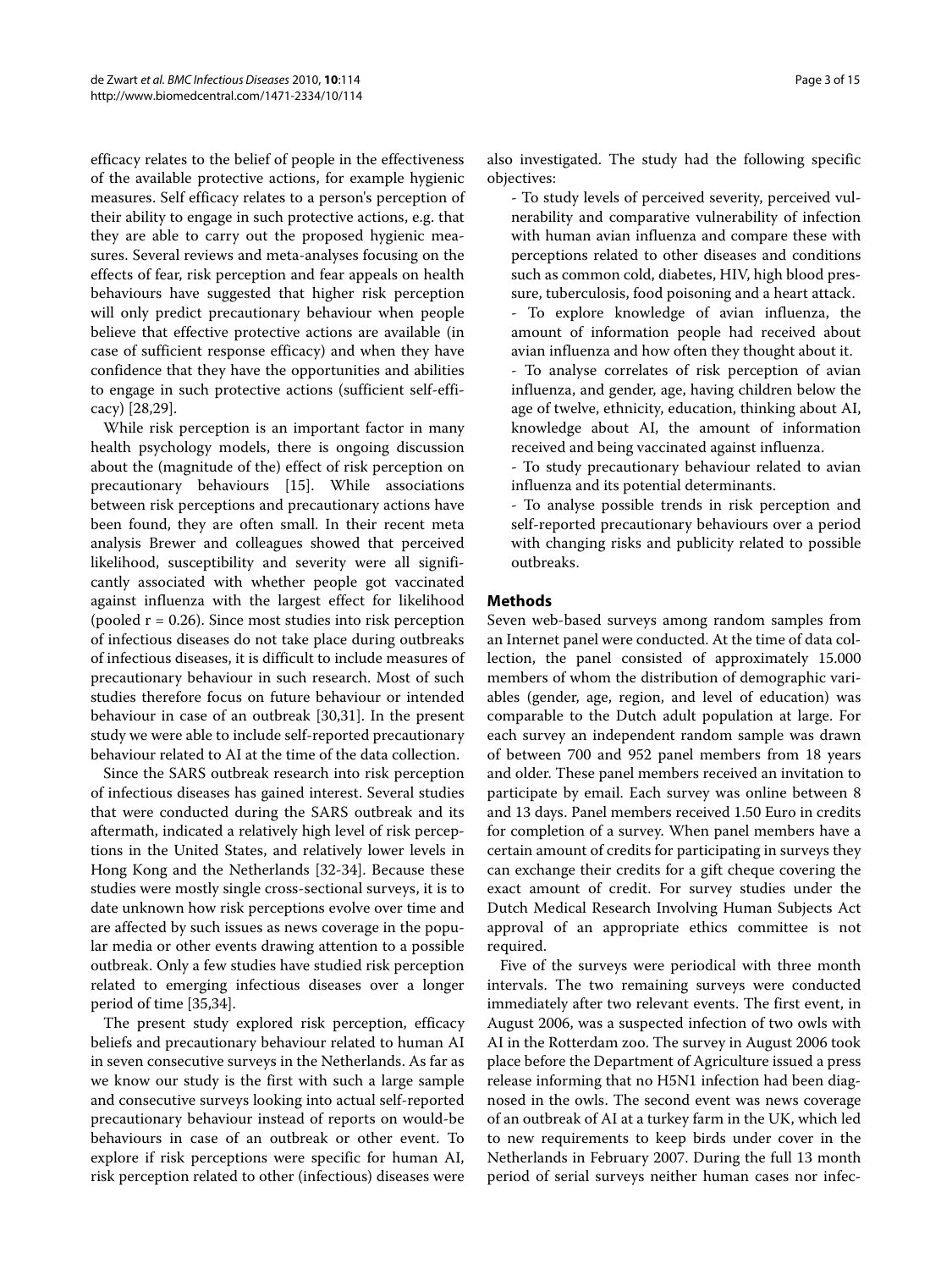tions among birds or poultry were observed in the Netherlands.

In line with Protection Motivation Theory we developed a survey that focused on risk perception, precautionary behaviour, and self and response efficacy. The survey was based on an earlier survey used for studies into risk perception and pandemic influenza [\[33\]](#page-13-32). As we used an existing internet panel with known data on gender, age, country of birth and level of education, questions on these demographics were not included in the questionnaire. The questionnaire started with additional demographic questions concerning the country of birth of both parents, size of the household and whether there were children younger than 12 years in the household. Next, a number of questions were asked about perceived severity and susceptibility on five point answering scales. First it was asked how serious it would be for the respondent to get one of the following diseases and conditions in the next year: diabetes, a regular cold, hiv/aids, high blood pressure, AI, tuberculosis, a heart attack and food poisoning. Answer possibilities ranged from very serious to not serious at all. The next question included the same diseases and condition and asked how likely it would be that the respondents themselves would get the disease in the coming years (very small chance - very large chance). These formulations are in line with the conditioned risk questions as discussed by Brewer and colleagues in their recent meta-analysis of the relation between risk perception and influenza vaccination [\[15](#page-13-14)]. To assess comparative vulnerability respondents were asked whether compared to someone of the same age and gender in the Netherlands they would have a smaller or larger chance to get one of the diseases and conditions in the coming years (a much smaller chance - a much larger chance).

The next question asked how often people thought about AI (never - always). Self efficacy was assessed by asking 'How sure are you that you yourself can prevent getting AI when AI reaches the Netherlands' (not sure, very sure). Respondents were also asked whether they had taken measures to prevent themselves getting infected with AI. Possible measures included not getting in touch with (wild) birds or poultry, not going to areas with AI, paying more attention to hygiene, eating less or no chicken or poultry, cancelled or didn't book a holiday to an area with AI, getting oneself vaccinated against influenza, avoiding shaking hands, keeping the cat indoors, avoid gatherings of people, buying antiviral drugs, buying a mouth mask, something else or done nothing. We categorized these measures as measures recommended by health authorities (not getting in touch with wild birds or poultry), non-effective measures (eating less or no chicken or poultry, getting oneself vaccinated against influenza) and measures which were not recommended although they may have some preventive

effect (all the other measures). The Dutch questionnaire is available on [http://www.ggd.rotterdam.nl/Rotterdam/](http://www.ggd.rotterdam.nl/Rotterdam/Openbaar/Diensten/GGD/Pdf/IZB/Vragenlijst%20Vogelgriep%20Onderzoek%20extra%20 meting%20aug06.pdf) Openbaar/Diensten/GGD/Pdf/IZB/Vragenli-

# [jst%20Vogelgriep%20Onderzoek%20extra%20 met](http://www.ggd.rotterdam.nl/Rotterdam/Openbaar/Diensten/GGD/Pdf/IZB/Vragenlijst%20Vogelgriep%20Onderzoek%20extra%20 meting%20aug06.pdf)[ing%20aug06.pdf](http://www.ggd.rotterdam.nl/Rotterdam/Openbaar/Diensten/GGD/Pdf/IZB/Vragenlijst%20Vogelgriep%20Onderzoek%20extra%20 meting%20aug06.pdf).

We also asked how much information people had received about AI (ranging from nothing to very much), and assessed knowledge of AI based upon four questions. First of all 'The avian influenza virus can be transmitted from human to human' (false). Secondly 'There is a vaccine that protects humans against infection with the avian influenza virus' (false). Thirdly 'In the Netherlands in 2006 people have died as a result of an infection with the avian influenza virus' (false) and finally 'By eating chicken or poultry someone can become infected with the avian influenza virus' (false). The right answers were those answers that were in line with the public information in the Netherlands at the time of the surveys. The questionnaire included a question on whether the respondent was vaccinated against influenza in the last year and whether he or she kept chicken or poultry.

Mean scores and 95% confidence intervals were calculated for the perceived severity, vulnerability and comparative vulnerability of several diseases and conditions. Differences in background characteristics (gender and level of education) between the surveys were explored with Chi-square tests. Level of education was divided in three categories: lower education (primary school, lower general secondary school, lower vocational school, or less), intermediate level education (high school or medium level vocational school), or higher education (university or college degree). Differences in age and mean scores between surveys were tested pair wise, taking multiple testing into account, with the Bonferroni post-hoc test in Univariate Analysis of Variance (ANOVA). Time trends were analyzed with linear regression analyses with perceived severity, perceived vulnerability, amount of information, knowledge and the different preventive measures as dependent variables and time (the survey) as the main independent variable and gender, age and level of education as covariates.

Univariate associations of several determinants with perceived vulnerability were tested with ANOVA or Ttest. To study correlates of precautionary behaviour, a new dichotomous variable 'precautionary measures' was defined and coded 1 (yes), if respondents had taken any of the specific measures, and coded 0 (no) if respondents had done nothing. Univariate logistic regression analyses were performed, with self reported characteristics as independent variables and taking precautionary measures as the dependent variable. For the odds ratios, 95% confidence intervals (CI) were calculated. Variables showing an association of  $p < 0.1$  were included in the multivariate analysis. Variables were included blockwise,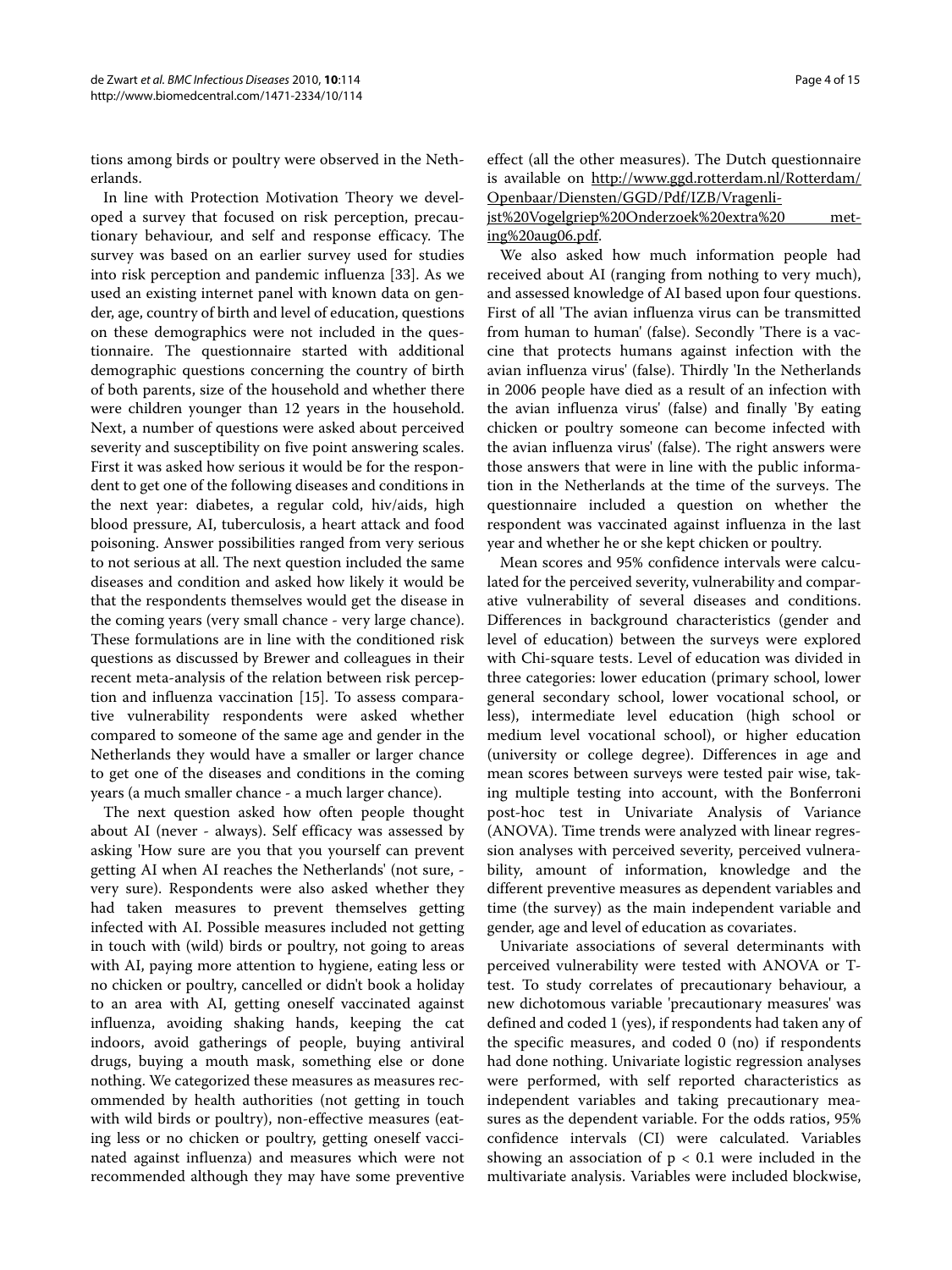with the time of the survey and general characteristics in the first step, severity and vulnerability were added in the second step, self efficacy in the third step, and knowledge, amount of information received and thinking about AI in the fourth step. All first order interactions between the variables added after the first step were assessed. The final model was run after excluding variables with an association of  $p > 0.1$ .

## **Results**

In total 3,840 respondents participated in the seven surveys; per survey the number of participants varied between 467 and 650. Overall response was 64% and varied between 55% and 77% (see Table [1](#page-4-0)). In all but one, (i.e. the August 2006 survey) the majority of respondents were women, in total 54%. Compared to the general Dutch population, where 51% is female, women are slightly overrepresented in our surveys. The proportion of women in the first 4 surveys was lower compared to the last 3 surveys (5[1](#page-13-0)% vs. 58%,  $\chi^2$  (df) = 16.5 [1]; p < 0.001) (Table [1](#page-4-0)). Mean age was 45 years (range 18-86, SD

14.8), with respondents in survey 1 being significantly younger (41.3) than respondents in the other surveys  $(46.0)$ ,  $(F(df) = 51.0[1]$  $(F(df) = 51.0[1]$  $(F(df) = 51.0[1]$ ;  $p < 0.001$ ). Compared to the general Dutch population, people aged 45-59 years were somewhat overrepresented in the survey (31% versus 27%), and people aged 60 years and older underrepresented (20% versus 24%). Over all surveys, 26%, 39% and 35% of respondents had received lower, intermediate and higher education respectively. This distribution is 27%, 44%, and 29% in the general population, which shows overrepresentation of participants with high educational level and underrepresentation of those with intermediate educational level. 11% of the participants were of non-Dutch origin and 23% had been vaccinated against influenza. Children under 12 years lived in 22% of the households. Only 4% kept chicken or poultry at home.

Infection with AI was perceived as a (very) severe health problem by 91.8% of the study population with a mean score of 4.57 (95% CI 4.55 - 4.60; scale 1 - 5); 0.7% reported (very) high perceived vulnerability, mean = 1.69 (95% CI 1.66 - 1.71, scale 1 - 5) (see Table 2). Comparative vulnerability for AI was 2.59 (95% CI 2.56 - 2.61, scale 1 -

<span id="page-4-0"></span>**Table 1: Participation rates and distribution of general characteristics in the study population.**

|                              | N    | %   |
|------------------------------|------|-----|
|                              |      |     |
| Invited                      | 5995 |     |
| Participants, response       | 3841 | 64% |
| Gender                       |      |     |
| Male                         | 1765 | 46% |
| Female                       | 2046 | 54% |
| Age (mean)                   | 45.3 |     |
| Education*                   |      |     |
| Low                          | 1000 | 26% |
| Intermediate                 | 1479 | 39% |
| High                         | 1332 | 35% |
| Children <12 in household    |      |     |
| Yes                          | 845  | 22% |
| No                           | 2966 | 78% |
| Ethnicity                    |      |     |
| Dutch                        | 3398 | 89% |
| Non-Dutch                    | 413  | 11% |
| Vaccinated against influenza |      |     |
| Yes                          | 887  | 23% |
| No                           | 2909 | 76% |
| Keeping chicken or poultry   |      |     |
| Yes                          | 137  | 4%  |
| No                           | 3674 | 96% |

\* Educational level is defined as: low: primary school, lower general secondary school, lower vocational school, or less; intermediate: high school or medium level vocational school; high: college or university degree.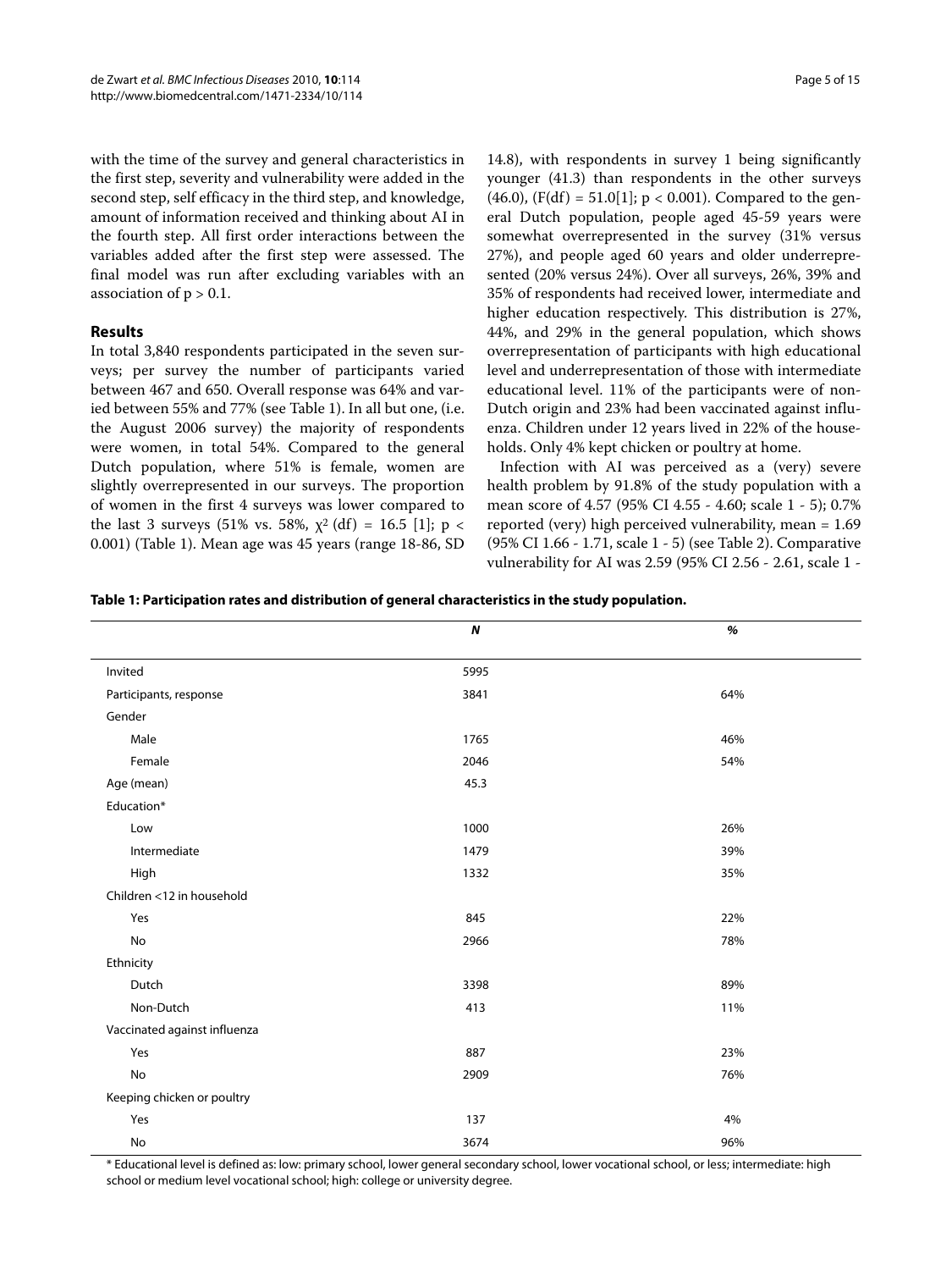Page 6 of 15

|                     | <b>Severity</b>     | <b>Vulnerability</b> | <b>Comparative vulnerability</b> |
|---------------------|---------------------|----------------------|----------------------------------|
|                     | Mean (95% CI)       | Mean (95% CI)        | Mean (95% CI)                    |
| <b>HIV</b>          | $4.92(4.91 - 4.93)$ | $1.23(1.21 - 1.24)$  | $1.88(1.85 - 1.91)$              |
| Heart attack        | $4.82(4.80 - 4.83)$ | $2.26(2.23 - 2.29)$  | $2.82(2.80 - 2.85)$              |
| Avian influenza     | $4.57(4.50 - 4.60)$ | $1.69(1.66 - 1.71)$  | $2.59(2.56 - 2.61)$              |
| <b>Tuberculosis</b> | $4.49(4.47 - 4.51)$ | $1.68(1.65 - 1.70)$  | $2.50(2.47 - 2.52)$              |
| <b>Diabetes</b>     | $4.18(4.16 - 4.21)$ | $2.11(2.08 - 2.14)$  | $2.85(2.82 - 2.87)$              |
| High blood pressure | $3.60(3.57 - 3.62)$ | $2.44(2.41 - 2.47)$  | $2.84(2.82 - 2.87)$              |
| Food poisoning      | $3.59(3.57 - 3.62)$ | $2.38(2.36 - 2.41)$  | $2.73(2.71 - 2.75)$              |
| Common cold         | $1.87(1.85 - 1.89)$ | $3.64(3.61 - 3.67)$  | $3.07(3.05 - 3.09)$              |

5, whereby 3 stands for an equal chance to others of the same age and gender). Compared with other diseases, getting infected with AI was perceived as very serious with a score of 4.57 on a scale from 0-5 (see Table 2). Only HIV, 4.92 (95% CI 4.91 - 4.93), and heart disease, 4.82 (95% CI 4.80 - 4.83), had a significantly higher perceived severity. Perceived severity of other diseases and conditions varied from 4.18 (95% CI 4.16 - 4.21) to 1.87 (95% CI 1.85 - 1.89) for a common cold. In contrast perceived vulnerability for common cold was the highest with 3.64 (95% CI 3.61 - 3.67), while for HIV it was the lowest at 1.23 (95% CI 1.21 - 1.24). Comparative vulnerability of HIV was also low at 1.88 (95% CI 1.85 - 1.91), while for a common cold it was 3.07 (95% CI 3.05 - 3.09).

All four knowledge questions were answered correctly by 10.2% of the respondents; 16.5% had all answers wrong. The mean score for knowledge was 1.87 (95% CI 1.83 - 1.91, scale 0-4). Of all respondents 49% reported to have received a reasonable amount of information about AI and 7% (very) much, with a mean score for information received of 2.63 (95% CI 2.61 - 2.65, scale 1 - 5); 3% of respondents thought often or always about AI and 30% sometimes, resulting in a mean score of 2.19 (95% CI 2.17 - 2.22). 33% of respondents were not sure that they could do anything to prevent themselves from getting infected with AI, while 20% felt reasonably sure or very sure. The mean score for self efficacy was 2.23 (95% CI 2.20 - 2.27)

Almost half of the respondents (46%) reported taking one or more preventive measures, with 36% reporting to have stayed away from (wild) birds or poultry, 26% not going to areas where AI was present and 2% buying antiviral drugs (see Table 3). 54% of respondents did not take any measures, 13% took one measure, 14% took two measures, 10% took three and another 10% took four or more measures.

In the regression analyses, time was not significantly associated with perceived severity ( $\beta$  = -0.002, p = 0.772) and for perceived vulnerability the regression coefficient of time was just short of being statistically significant ( $\beta$  =  $-0.011$ ,  $p = 0.08$ ). Time was significantly associated with amount of information received (β = -0.065, p < 0.001), knowledge ( $\beta$  = -0.127,  $p < 0.001$ ) and taking preventive measures (Table [3](#page-6-0)). In the pairwise comparisons, some more significant differences in variables of interest were found between different surveys. Perceived severity was stable over the seven surveys, ranging between 90% (August 2006) and 94% (March 2007). Perceived vulnerability decreased slightly between March 2006, when 2% perceived a (very) large chance of getting infected the coming year, and September and December 2006, with 0.4% and 0.4% respectively (ANOVA September and December 2006 vs. March 2006  $p = 0.005$  and  $p = 0.040$ respectively). Perceived vulnerability was increased in February 2007 compared to September 2006 (ANOVA p = 0.04) (Figure [1](#page-6-1)). There was a significant decrease in the amount of information received about AI, from 2.88 in March 2006 to 2.47 in March 2007, in March 2006 14% had received (very) much information, in March 2007 this had decreased to 5% (Figure [2\)](#page-6-2). Knowledge about AI also showed a significant decrease from 2.33 in March 2006 to 1.51 in March 2007, with in March 2006 43% of respondents answering three or four questions correct while in March 2007 this was 22%. The level of knowledge was positively associated with the amount of information received (Pearson  $r = 0.24$ ,  $p < 0.001$ ).

There was a significant increase in the percentage of respondents who had taken preventive measures between March and June 2006 from 38% to 50% ( $\chi^2$  (df) = 18.4 [\[1](#page-13-0)], p < 0.001), while there was no difference among the second until the last survey, ranging from 50% in the second survey to 43% in the fourth survey ( $\chi^2$  (df) = 8.2 [\[5\]](#page-13-4), p =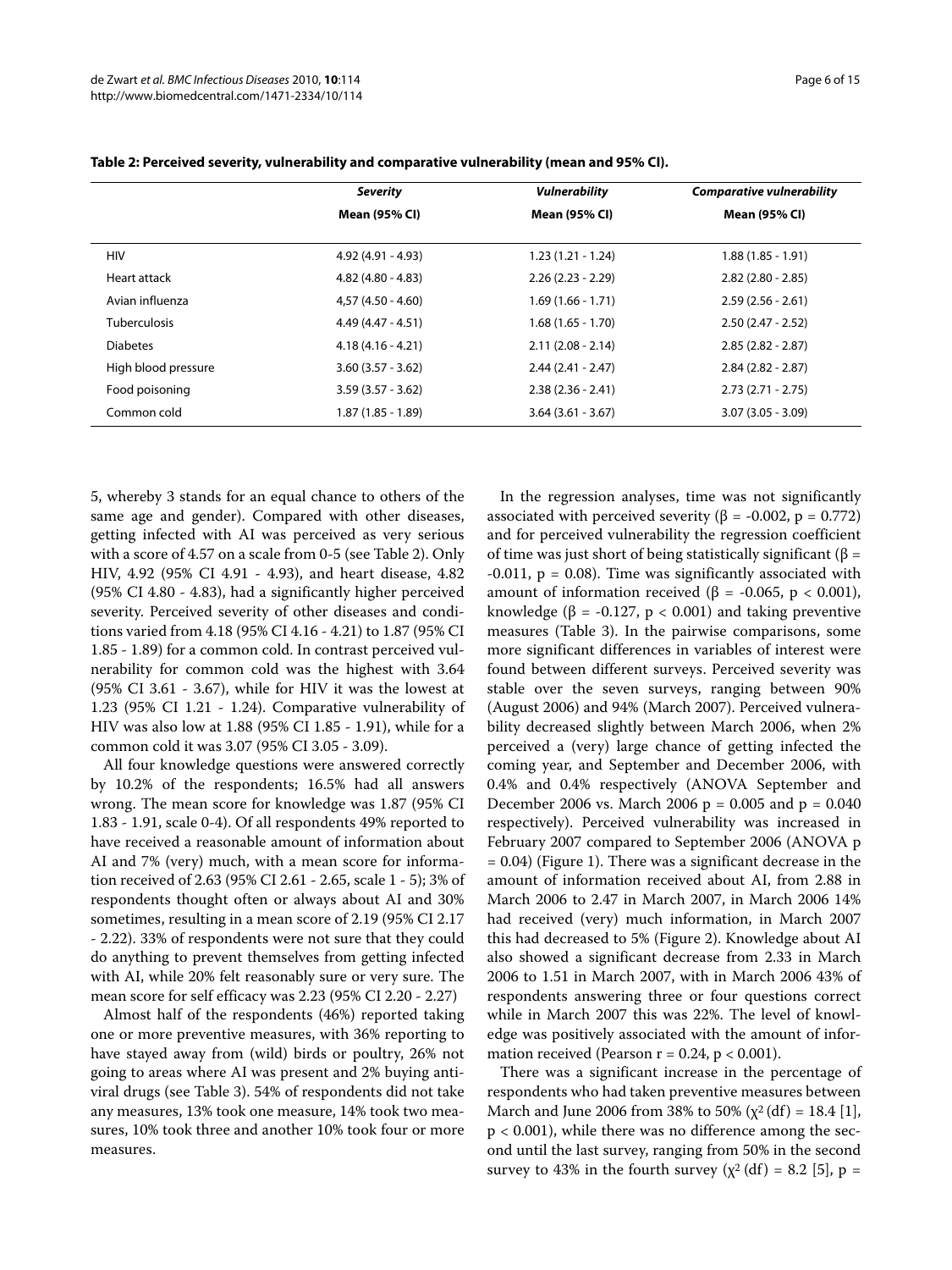|                                                          | <b>Mar</b> '06 | <b>June '06</b> | Aug '06* | Sept 06 |     | Dec 06 Feb 07* | Mar 0 | Overall | $\beta$ -value+ | <b>Beta§</b> | p-value# |
|----------------------------------------------------------|----------------|-----------------|----------|---------|-----|----------------|-------|---------|-----------------|--------------|----------|
| Took preventive measures                                 | 38%            | 50%             | 49%      | 43%     | 45% | 48%            | 49%   | 46%     | 0.008           | 0.032        | 0.042    |
| Not getting in touch with (wild)<br>birds or poultry     | 31%            | 39%             | 39%      | 33%     | 34% | 38%            | 38%   | 36%     | 0.005           | 0.022        | 0.175    |
| Not going to areas with Al                               | 18%            | 25%             | 28%      | 23%     | 27% | 33%            | 31%   | 26%     | 0.018           | 0.081        | 0.000    |
| Paying more attention to<br>hygiene                      | 9%             | 16%             | 17%      | 16%     | 14% | 16%            | 18%   | 15%     | 0.008           | 0.042        | 0.003    |
| Eating less or no chicken or<br>poultry                  | 9%             | 12%             | 11%      | 9%      | 14% | 12%            | 12%   | 11%     | 0.004           | 0.022        | 0.175    |
| Cancelled or didn't book a<br>holiday to an area with Al | 7%             | 9%              | 9%       | 6%      | 9%  | 11%            | 11%   | 9%      | 0.006           | 0.039        | 0.016    |
| Getting oneself vaccinated<br>against influenza          | 2%             | 6%              | 5%       | 6%      | 8%  | 4%             | 6%    | 5%      | 0.004           | 0.032        | 0.044    |
| Keeping the cat indoors                                  | 5%             | 5%              | 4%       | 3%      | 4%  | 6%             | 6%    | 5%      | 0.001           | 0.013        | 0.428    |
| Avoid gatherings of people                               | 2%             | 2%              | 3%       | 3%      | 3%  | 3%             | 4%    | 3%      | 0.003           | 0.036        | 0.024    |
| Buying antiviral drugs                                   | 1%             | 2%              | 2%       | 2%      | 2%  | 1%             | 4%    | 2%      | 0.002           | 0.034        | 0.036    |
| Buying a mouth mask                                      | 1%             | 1%              | 2%       | 2%      | 2%  | 2%             | 3%    | 2%      | 0.003           | 0.045        | 0.005    |
| Something else                                           | 2%             | 2%              | 2%       | 1%      | 3%  | 2%             | 2%    | 2%      | 0.000           | 0.001        | 0.975    |
| Avoiding shaking hands                                   | 1%             | 1%              | 1%       | 1%      | 1%  | 1%             | 2%    | 1%      | 0.000           | 0.000        | 0.980    |

#### <span id="page-6-0"></span>**Table 3: Proportion of respondents that took preventive measures, overall and by measurement.**

\* additional surveys

+ β-value: regression coefficient of time variable as a correlate of the independent variables, adjusted for gender, age and level of education

§ Beta: standardised regression coefficient

# p-value of the standardised regression coefficient from the linear regression analyses

0.147). Avoiding contact with (wild) birds or poultry was reported most often, by 36% of respondents (ranging between 33% in September 2006 and 39% in August 2006). For the specific preventive actions, an increase over time was observed for not going to areas with AI

<span id="page-6-1"></span>

<span id="page-6-2"></span>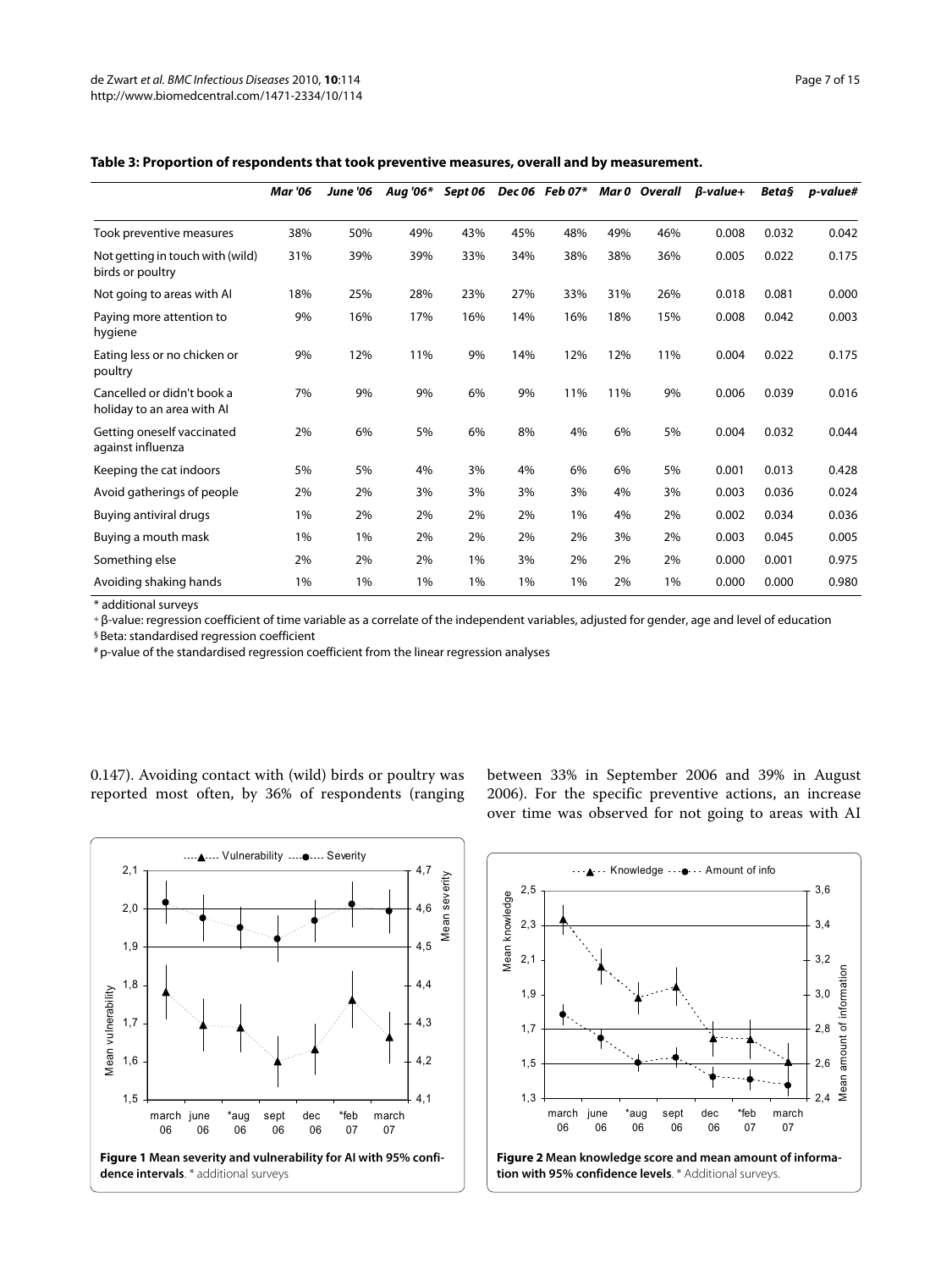(March 2006 18%, February 2007 33%), paying more attention to hygiene (9% March 2006, 18% in March 2007), cancelled or did not book a holiday to an area with AI (6% in September 2006, 11% in March 2007), getting oneself vaccinated against influenza (2% March 2006, 8% December 2006), avoiding gatherings of people (2% March 2006, 4% March 2007), buying antiviral drugs (1% March 2006, 4% March 2007), and buying a mouth mask (1% March 2006, 3% March 2007) (Table [3](#page-6-0); Figure [3\)](#page-7-0). No differences in risk perceptions, precautionary actions or information received were observed related to the specific events (August 2006 and February 2007) when compared to the previous and consecutive surveys.

Most demographic factors and knowledge and information determinants were significantly associated with perceived vulnerability (Table 4). Perceived vulnerability was higher for women, for elder respondents, for respondents without children below 12, for those with a lower education, for those who thought more about AI, for those with a lower level of knowledge and for those vaccinated against influenza. Ethnicity and amount of infor-

mation were not significantly associated with perceived vulnerability.

In univariate logistic analysis of precautionary behaviour as the dependent (outcome) variable, the demographic variables, the specific surveys and variables from the Protection Motivation Theory were included as independent variables (Table 5). Of the demographic variables all, apart from gender and keeping chicken or poultry, were significantly associated with precautionary behaviour. Respondents with a higher age, a lower education, without children below 12, of non-Dutch ethnicity, and those who had been vaccinated against influenza were more likely to take preventive measures. Furthermore preventive measures were taken more often by those respondents who considered AI very severe, who had a higher perceived vulnerability, who had a higher self efficacy, who had less knowledge, who had received more information about AI and thought more about AI. Compared to the first survey, respondents in the subsequent surveys reported to have taken precautionary measures more often.

<span id="page-7-0"></span>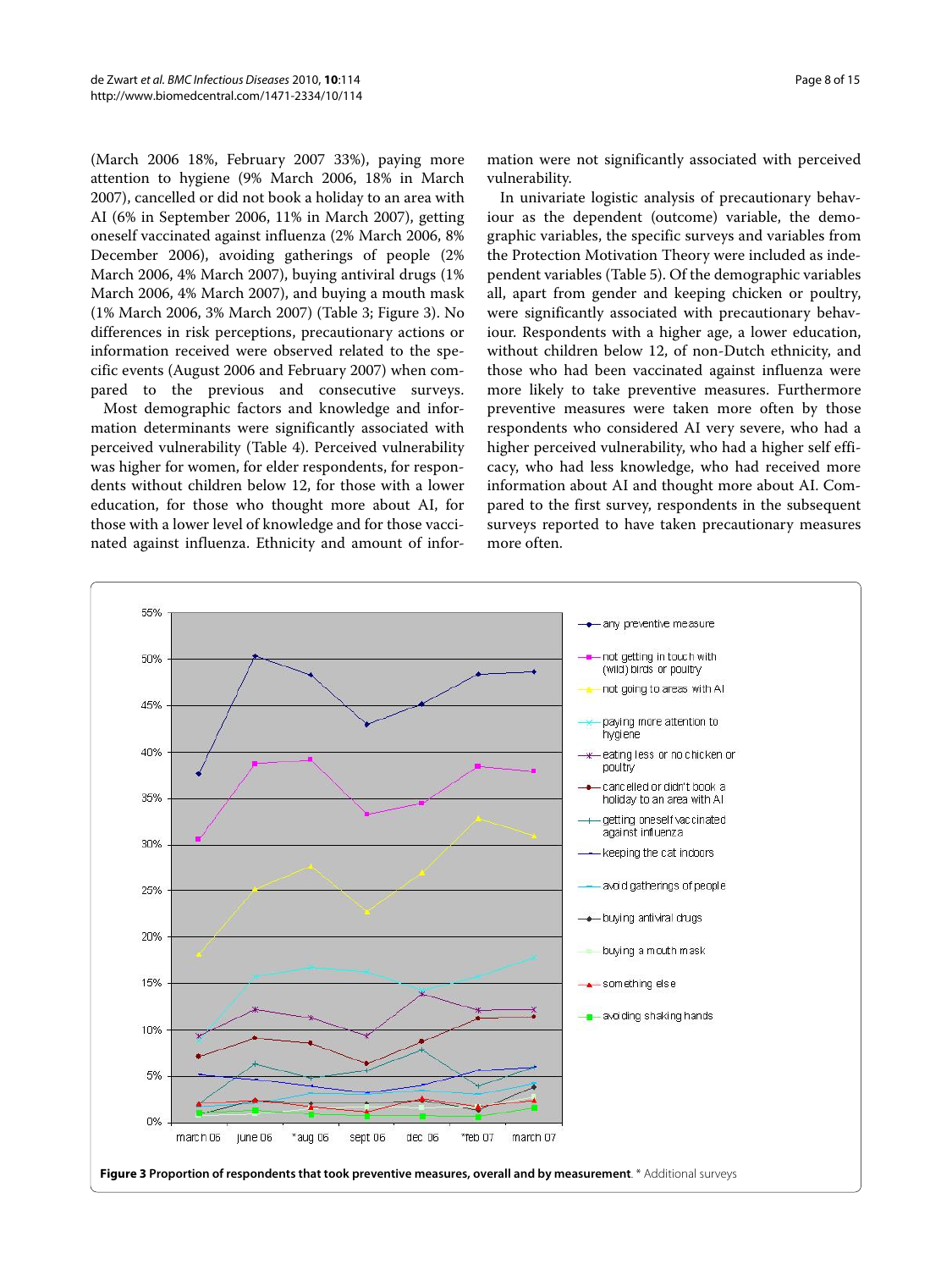|                              | mean | p-value |
|------------------------------|------|---------|
| Gender                       |      | 0,019   |
| Male                         | 1,66 |         |
| Female                       | 1,72 |         |
| Agegroup                     |      | 0,002   |
| 18-29                        | 1,66 |         |
| 30-44                        | 1,63 |         |
| 45-59                        | 1,73 |         |
| $60 +$                       | 1,75 |         |
| Children <12 in household    |      | 0,024   |
| Yes                          | 1,64 |         |
| $\operatorname{\mathsf{No}}$ | 1,71 |         |
| Ethnicity                    |      | 0,256   |
| Dutch                        | 1,68 |         |
| Non-Dutch                    | 1,73 |         |
| Education*                   |      | < 0.001 |
| Low                          | 1,84 |         |
| Intermediate                 | 1,65 |         |
| High                         | 1,62 |         |
| Think flu                    |      | < 0.001 |
| Never                        | 1,46 |         |
| Rarely                       | 1,62 |         |
| Sometimes                    | 1,88 |         |
| Often/All the time           | 2,19 |         |
| Knowledge score              |      | < 0.001 |
| $\pmb{0}$                    | 1,80 |         |
| 1                            | 1,73 |         |
| $\overline{2}$               | 1,72 |         |
| 3                            | 1,60 |         |
| 4                            | 1,53 |         |
| Amount of info               |      | 0,886   |
| Nothing/Little               | 1,69 |         |
| Some                         | 1,68 |         |
| (very) much                  | 1,67 |         |
| Vaccinated against influenza |      | 0,001   |
| Yes                          | 1,77 |         |
| No                           | 1,67 |         |

# **Table 4: Determinants of vulnerability for avian influenza.**

\* Educational level is defined as: low: primary school, lower general secondary school, lower vocational school, or less; intermediate: high school or medium level vocational school; high: college or university degree.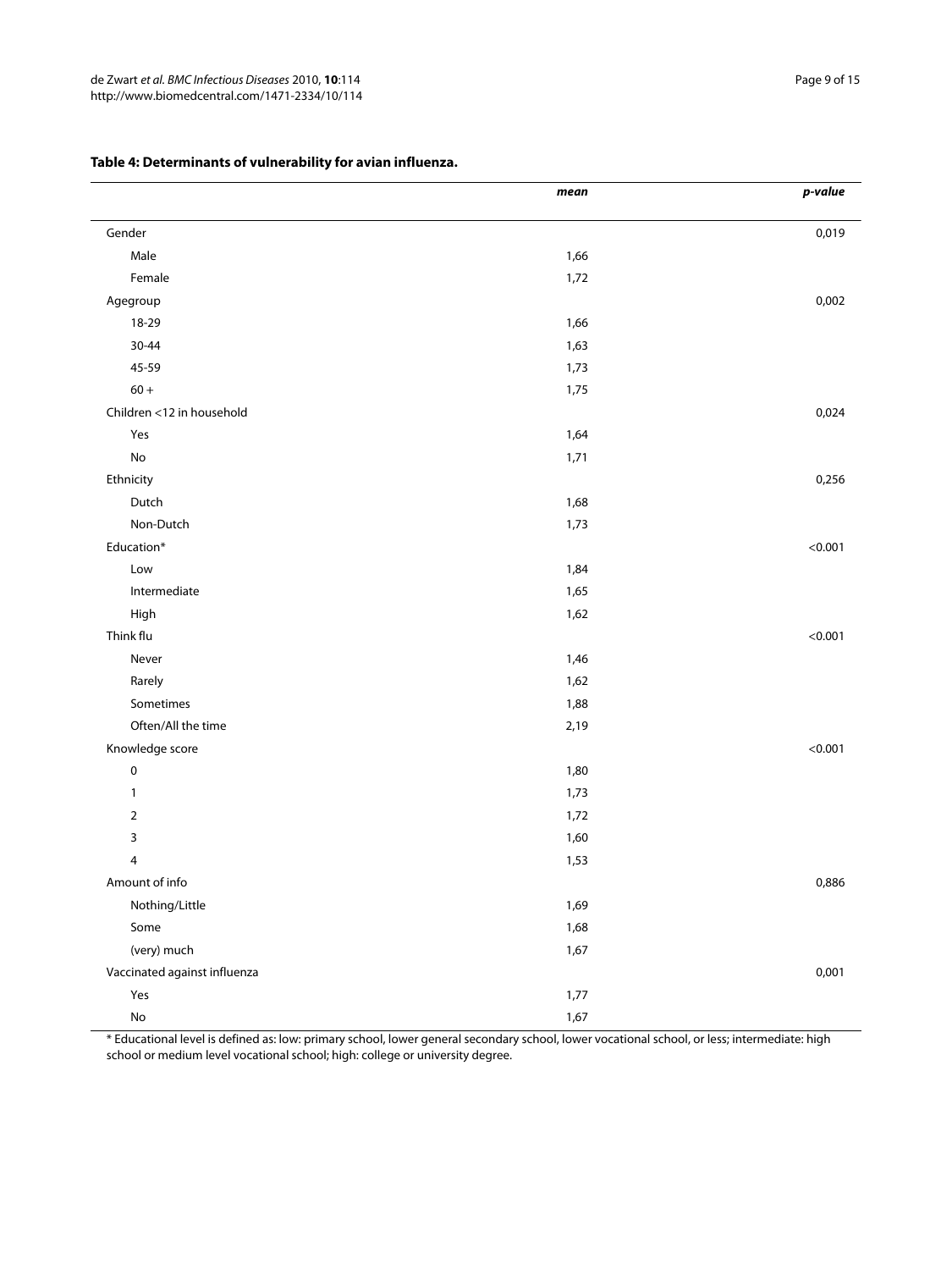|                              | univariate |      |       |       |     |       |           | multivariate |     |           |           |  |
|------------------------------|------------|------|-------|-------|-----|-------|-----------|--------------|-----|-----------|-----------|--|
|                              | n          | N    | $\%$  | OR    | 95% | CI    | p-value   | OR           | 95% | <b>CI</b> | p-value   |  |
| Overall                      | 1750       | 3811 | 45,9% |       |     |       |           |              |     |           |           |  |
| Survey                       |            |      |       |       |     |       | < 0,001   |              |     |           | < 0,001   |  |
| $\mathbf{1}$                 | 218        | 579  | 37,7% | 1,0   |     |       |           | 1,0          |     |           |           |  |
| $\overline{2}$               | 272        | 540  | 50,4% | 1,7   | 1,3 | 2,1   |           | 1,8          | 1,4 | 2,4       |           |  |
| 3                            | 314        | 644  | 48,8% | 1,6   | 1,3 | 2,0   |           | 1,6          | 1,3 | 2,1       |           |  |
| 4                            | 230        | 535  | 43,0% | 1,2   | 1,0 | 1,6   |           | 1,4          | 1,1 | 1,9       |           |  |
| 5                            | 248        | 549  | 45,2% | 1,4   | 1,1 | 1,7   |           | 1,5          | 1,2 | $2,0$     |           |  |
| 6                            | 224        | 463  | 48,4% | 1,6   | 1,2 | 2,0   |           | 1,7          | 1,3 | 2,3       |           |  |
| $\overline{7}$               | 244        | 501  | 48,7% | 1,6   | 1,2 | 2,0   |           | 1,9          | 1,5 | 2,5       |           |  |
| Gender                       |            |      |       |       |     |       | 0,493     |              |     |           |           |  |
| Male                         | 821        | 1765 | 46,5% | 1,0   |     |       |           |              |     |           |           |  |
| Female                       | 929        | 2046 | 45,4% | 1,0   | 0,8 | 1,1   |           |              |     |           |           |  |
| Age group                    |            |      |       |       |     |       | < 0,001   |              |     |           | < 0,001   |  |
| 18-29                        | 222        | 690  | 32,2% | 1,0   |     |       |           | 1,0          |     |           |           |  |
| 30-44                        | 478        | 1178 | 40,6% | 1,4   | 1,2 | 1,8   |           | 1,4          | 1,1 | 1,7       |           |  |
| 45-59                        | 581        | 1187 | 48,9% | 2,0   | 1,7 | 2,5   |           | 1,8          | 1,5 | 2,2       |           |  |
| $60 +$                       | 469        | 756  | 62,0% | 3,4   | 2,8 | 4,3   |           | 2,9          | 2,2 | 3,7       |           |  |
| Education                    |            |      |       |       |     |       | $<$ 0,001 |              |     |           | 0,002     |  |
| Low                          | 538        | 1000 | 53,8% | 1,0   |     |       |           | 1,0          |     |           |           |  |
| Intermediate                 | 659        | 1479 | 44,6% | 0,7   | 0,6 | 0,8   |           | 0,9          | 0,7 | 1,1       |           |  |
| High                         | 553        | 1332 | 41,5% | 0,6   | 0,5 | 0,7   |           | 0,7          | 0,6 | 0,9       |           |  |
| Children <12 in household    |            |      |       |       |     |       | 0,071     |              |     |           |           |  |
| No                           | 1385       | 2966 | 46,7% | 1,0   |     |       |           |              |     |           |           |  |
| Yes                          | 365        | 845  | 43,2% | 0,9   | 0,7 | 1,0   |           |              |     |           |           |  |
| Ethnicity                    |            |      |       |       |     |       | 0,070     |              |     |           | 0,078     |  |
| Dutch                        | 1543       | 3398 | 45,4% | 1,0   |     |       |           | 1,0          |     |           |           |  |
| Non-Dutch                    | 207        | 413  | 50,1% | 1,2   | 1,0 | 1,5   |           | 1,2          | 1,0 | 1,5       |           |  |
| Vaccinated against influenza |            |      |       |       |     |       | $<$ 0,001 |              |     |           | 0,010     |  |
| Yes                          | 506        | 887  | 57,0% | 1,0   |     |       |           | 1,0          |     |           |           |  |
| No                           | 1240       | 2909 | 42,6% | 0,6   | 0,5 | $0,7$ |           | 0,8          | 0,7 | 0,9       |           |  |
| Keeping chicken or poultry   |            |      |       |       |     |       | 0,715     |              |     |           |           |  |
| No                           | 1685       | 3674 | 45,9% | 1,0   |     |       |           |              |     |           |           |  |
| Yes                          | 65         | 137  | 47,4% | 1,1   | 0,8 | 1,5   |           |              |     |           |           |  |
| Severity                     |            |      |       |       |     |       | < 0,001   |              |     |           | < 0,001   |  |
| (Not) serious [1-4]          | 485        | 1256 | 38,6% | 1,0   |     |       |           | 1,0          |     |           |           |  |
| Very serious [5]             | 1265       | 2555 | 49,5% | 1,6   | 1,4 | 1,8   |           | 1,5          | 1,3 | 1,7       |           |  |
| Vulnerability                |            |      |       |       |     |       | < 0,001   |              |     |           | $<$ 0,001 |  |
| Very small [1]               | 839        | 1984 | 42,3% | 1,0   |     |       |           | 1,0          |     |           |           |  |
| > Very small [2-5]           | 911        | 1827 | 49,9% | 1,4   | 1,2 | 1,5   |           | 1,3          | 1,1 | 1,5       |           |  |
| Self efficacy                |            |      |       |       |     |       | < 0,001   |              |     |           |           |  |
| Not confident [1]            | 482        | 1273 | 37,9% | $1,0$ |     |       |           |              |     |           |           |  |

# <span id="page-9-0"></span>**Table 5: Proportions of respondents that reported to have taken any preventive measures and results from logistics regressions analyses (Odds ratio (OR and 95% confidence intervals (95%CI)) exploring correlates of preventive measures.**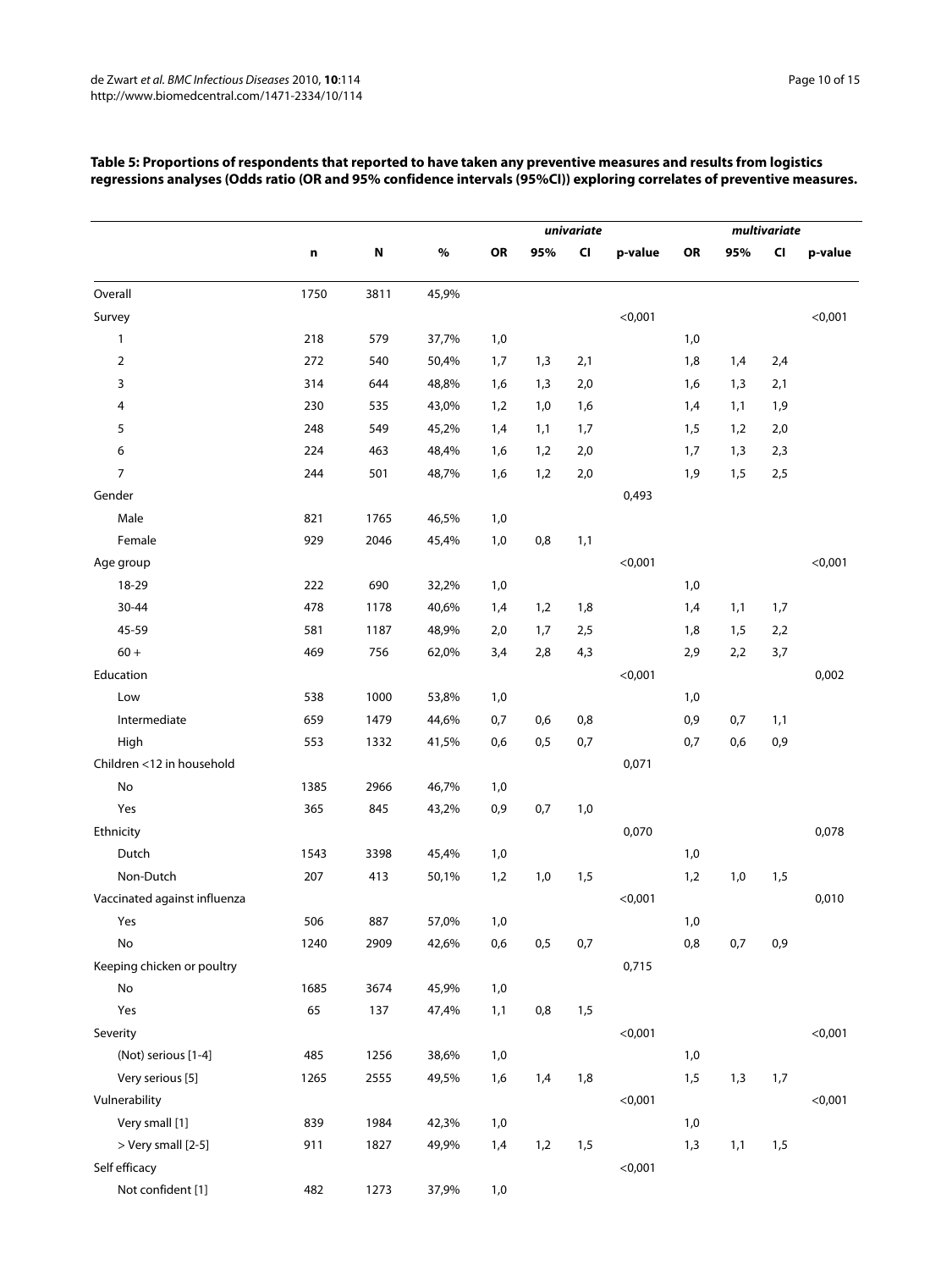| > Not confident [2-5]                                      | 1268 | 2538 | 50,0% | 1,6 | 1,4 | 1,9 |         |     |     |     |           |
|------------------------------------------------------------|------|------|-------|-----|-----|-----|---------|-----|-----|-----|-----------|
| Self efficacy when never/rarely thinking of flu            |      |      |       |     |     |     | < 0,001 |     |     |     | < 0,001   |
| Not confident [1]                                          | 251  | 815  | 30,8% | 1,0 |     |     |         | 1,0 |     |     |           |
| > Not confident [2-5]                                      | 796  | 1738 | 45,8% | 1,9 | 1,6 | 2,3 |         | 2,3 | 1,9 | 2,7 |           |
| Self efficacy when sometimes- all the time thinking of flu |      |      |       |     |     |     | < 0,001 |     |     |     | 0,001     |
| Not confident [1]                                          | 231  | 458  | 50,4% | 1,0 |     |     |         | 1,0 |     |     |           |
| > Not confident [2-5]                                      | 472  | 800  | 59,0% | 1,4 | 1,1 | 1,8 |         | 1,5 | 1,2 | 1,9 |           |
| Knowlegde score                                            |      |      |       |     |     |     | < 0,001 |     |     |     | 0,001     |
| $0 - 1$                                                    | 732  | 1496 | 48,9% | 1,0 |     |     |         | 1,0 |     |     |           |
| $\overline{2}$                                             | 514  | 1094 | 47,0% | 0,9 | 0,8 | 1,1 |         | 0,9 | 0,8 | 1,1 |           |
| $3 - 4$                                                    | 504  | 1221 | 41,3% | 0,7 | 0,6 | 0,9 |         | 0,7 | 0,6 | 0,9 |           |
| Amount of info                                             |      |      |       |     |     |     | < 0,001 |     |     |     | $<$ 0,001 |
| Nothing/little [1,2]                                       | 695  | 1691 | 41,1% | 1,0 |     |     |         | 1,0 |     |     |           |
| Some - very much [3-5]                                     | 1055 | 2120 | 49,8% | 1,4 | 1,2 | 1,6 |         | 1,3 | 1,1 | 1,5 |           |
| Thinking of flu                                            |      |      |       |     |     |     | < 0,001 |     |     |     | < 0,001   |
| Never/rarely [1,2]                                         | 1047 | 2553 | 41,0% | 1,0 |     |     |         | 1,0 |     |     |           |
| Sometimes - all the time [2-5]                             | 703  | 1258 | 55,9% | 1,8 | 1,6 | 2,1 |         | 2,2 | 1,7 | 2,9 |           |

**Table 5: Proportions of respondents that reported to have taken any preventive measures and results from logistics regressions analyses (Odds ratio (OR and 95% confidence intervals (95%CI)) exploring correlates of preventive measures. (Continued)**

The results of the multivariate logistic regression analysis are also shown in Table [5](#page-9-0). As the odds ratio's of variables already in the model did not change substantially after inclusion of variables in subsequent steps we present the full model. The only statistically significant interaction term in the model was between self efficacy and thinking about AI. In the final model the time of the survey, a higher age, a lower level of education, a non-Dutch ethnicity, being vaccinated against influenza, a higher perceived severity, a higher perceived vulnerability, a higher self efficacy, a lower level of knowledge, more information about AI, and thinking more about AI were all associated with taking preventive measures. Self efficacy was a stronger predictor of precautionary behaviour for those who never or seldom think about AI (OR 2.3; 95% CI 1.9 - 2.7), compared to those who think about AI more often (OR 1.5; 95% CI 1.2 - 1.9). The discriminative value of the final model, expressed as the area under the curve (AUC) with 95% confidence limits is 0.69 (0.67- 0.71).

# **Discussion**

The results of our study indicate that perceived severity of human infection with AI was and remained high; perceived vulnerability was low compared to diseases such as high blood pressure and a common cold. Perceived vulnerability decreased slightly during a one-year period covering part of 2006 and 2007. Comparative vulnerability was also relatively low indicating that people perceived it less likely that they would get infected with AI compared to others, which may be an indication of an optimistic bias. The amount of information received and the level of knowledge during the same period also decreased. Substantial groups reported taking one or more preventive measures with staying away from wild birds and poultry remaining high throughout the period. Our results further indicate that older people, women, people without younger children, those with a lower education, who thought more about AI, with a lower level of knowledge about AI, and who were vaccinated against influenza perceived their vulnerability for AI as higher. Furthermore, respondents who were older, lower educated, of non-Dutch ethnicity, vaccinated against influenza, had higher risk perceptions or self efficacy, less knowledge, had received more information about AI, and thought more often about AI, were more likely to report engagement in precautionary actions.

A number of Asian studies looked into risk perception of SARS over time. Lau and colleagues studied risk perception of SARS in Hong Kong during the outbreak with ten rounds of surveys and showed changes in both risk perception and precautionary behaviour [[34\]](#page-13-30). They showed that perceived susceptibility declined in the second phase of the epidemic, after April 8, 2003 as the number of new infections also declined. During the initial phase of the epidemic with rising figures of new cases there was a sharp increase in preventive measures. Engagement in preventive measures remained on a high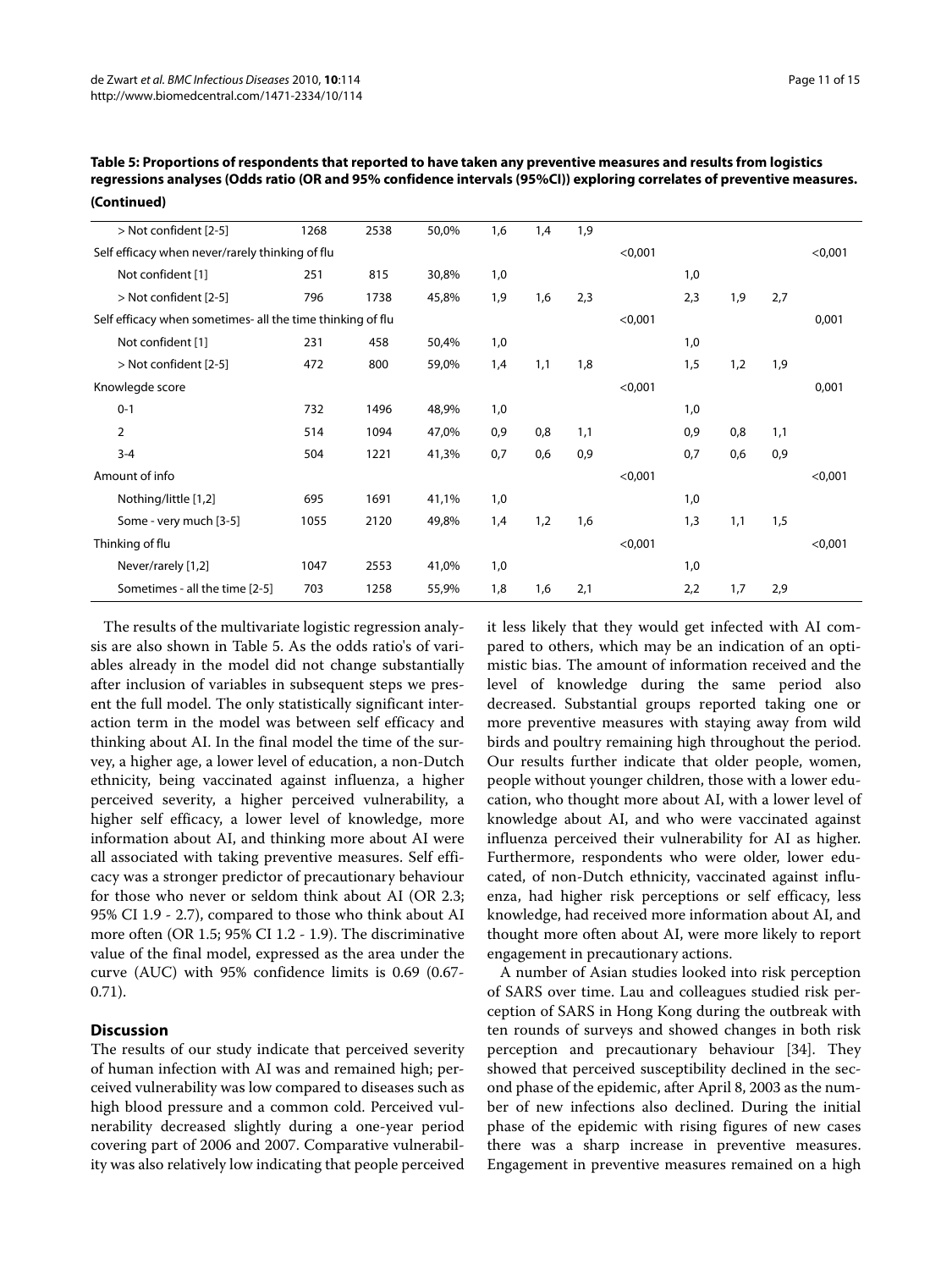level, also after the epidemic started declining and perceived susceptibility also declined. Leung and colleagues also studied SARS in Hong Kong with six surveys and showed a decrease in anxiety over time after the peak of the SARS epidemic [[36\]](#page-13-33). They also showed an increase in the number of preventive measures at the start of the epidemic, which remained stable during the epidemic, and this decreased sharply six months after the epidemic.

A number of studies have explored risk perception of AI or an influenza pandemic and future preventive behaviours. A Norwegian study showed that most people regarded an influenza pandemic as a serious health issue, although almost half of them underestimated the expected mortality compared to the official estimations [[37\]](#page-13-34). 80% of respondents reported that they would be careful about personal hygiene, while 11% reported to stay home and avoid contact with others. Gupta and colleagues in a street-based survey in London concluded that 71% of their respondents thought an influenza pandemic (very) likely in the coming ten years, and almost all respondents reported that they would wash their hands more than five times per day if requested [\[38\]](#page-13-35). Fielding studied risk perception of AI in relation to live chicken sales and reported that 36% considered touching chicken while buying them as risky [[39](#page-13-36)].

Lau and colleagues carried out three studies in Hong Kong on different aspects of human AI and human-tohuman transmission of AI [\[31](#page-13-28)[,40](#page-13-37)[,41](#page-13-38)]. In a first study substantial unconfirmed beliefs and misconceptions were reported related to AI which were correlated to immediate behavioural responses, such as avoiding visits to hospitals and eating less poultry [[40](#page-13-37)]. A second study indicated that if human-to-human transmission would occur in Hong Kong, large proportions of respondents would wear face masks in public venues (74%), increase the frequency of hand washing (87%) or avoid eating poultry (64%) [[31](#page-13-28)]. The results of the third study showed that between 71 and 81% of respondents reported to avoid visiting hospitals, crowds, going out or going abroad when there was either bird-to-human transmission or human-to-human transmission [[41\]](#page-13-38).

The high level of perceived severity of AI in our study is in line with earlier studies that were conducted in Norway, the UK and Hong Kong [\[31](#page-13-28)[,37](#page-13-34),[38](#page-13-35)]. In our own earlier international comparative study perceived severity for AI in the Netherlands was also high [[42\]](#page-13-39). As in other studies women, the elderly and those with a lower education have a higher perceived vulnerability [\[19](#page-13-40),[43](#page-13-41)]. Many of the determinants we identified in this study are in line with the studies of Lau and colleagues conducted in Hong Kong although they focused on human-to-human transmission of AI [\[31](#page-13-28),[41](#page-13-38)]. Of the common demographic variables (gender and age), in these studies older respondents also reported higher intentions to take preventive mea-

sures. In their studies anticipated preventive behaviour when human-to-human transmission would occur was also related to a higher perceived susceptibility to H5N1 infection for oneself or one's family, which is in line with our findings on perceived vulnerability.

While perceived severity remained stable and perceived vulnerability decreased slightly, there was a stronger decrease in the amount of information received and related decrease in knowledge. The level of knowledge was positively associated with the amount of information received (Pearson  $r = 0.24$ ,  $p < 0.001$ ). This relation may be associated with the decrease in media attention to avian influenza during this period. An inventory of attention for AI and an influenza pandemic in two of the main national newspapers, Algemeen Dagblad and NRC Handelsblad showed this decrease. While in 2006 from March until December these newspapers published 150 and 107 articles respectively, this number decreased in 2007 to 74 and 55 respectively, and to 8 and 6 in the first three months of 2008.

There was, however, no significant effect on either perceived severity, perceived vulnerability, nor on the amount of information or knowledge of the two episodes: the suspicion of AI among owls in the Rotterdam zoo and the outbreak among poultry in the UK leading to new requirements to keep birds under cover. During the SARS outbreak in Hong Kong changes in risk perception where shown to be related to the course of the outbreak [\[34](#page-13-30)[,36](#page-13-33)], whereas even the introduction of AI in Europe did not appear to lead to a change in risk perception [[42](#page-13-39)]. This might indicate that only a true outbreak of an emerging infectious disease and changes in its course will lead to changes in risk perception.

The stable high level of preventive measures is in line with the earlier studies on SARS in Hong Kong where these measures remained high during the epidemic and, as Leung showed, only decreased after the epidemic ended [\[36\]](#page-13-33). More research, however, is needed to establish in more detail how changes in the course of outbreaks in and outside the country and media coverage are related to risk perceptions and preventive behaviour.

Our study makes clear that AI is seen as a serious but rare disease, similar to such infectious diseases as tuberculosis and HIV. These diseases are rare among the general population in the Netherlands, leading to high perceived severity but lower perceived vulnerability [[44,](#page-13-42)[45\]](#page-13-43). HIV and tuberculosis can be considered diseases with high prevalence in specific population groups, leading to low comparative vulnerability in the general population: for the population at large such diseases, especially HIV, are perceived as a threat to 'others'. A similar low comparative vulnerability as for tuberculosis was observed for AI.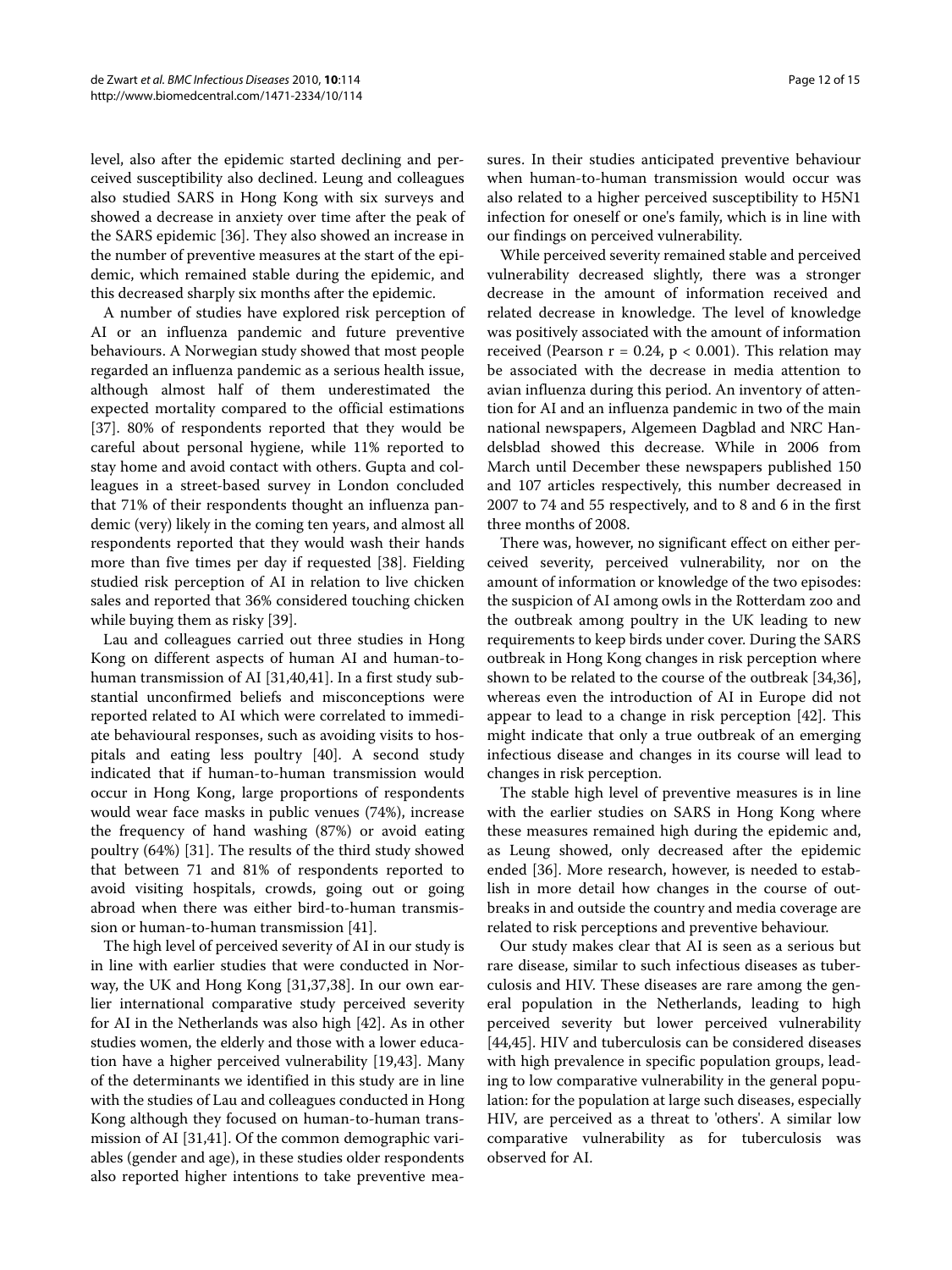An important result of our study is the difference between thinking about AI and knowledge about AI in relation to perceived vulnerability. While more 'actual' knowledge about the disease is associated with lower perceived vulnerability, thinking more often about AI correlates with a higher perceived vulnerability. 'Thinking about' AI may be a proxy for worry about the disease. Worry can be related to both risk perception and preventive behaviours [\[25](#page-13-23)[,46](#page-13-44)]. Lau and colleagues also found that worry about oneself or family members contracting the virus was associated with anticipated preventive behaviour [\[31](#page-13-28)]. The interaction effect between thinking about AI and self efficacy also underlines that thinking about AI, or worry, warrants separate attention.

The present study is unique in that we included selfreported preventive behaviours related to AI rather than only intentions or plans. Our findings confirm that next to demographic variables perceived severity, perceived vulnerability, amount of information, thinking about AI and self efficacy are significantly associated with precautionary behaviour. The fact that less knowledge was related to taking preventive measures more often asks for more detailed research into the relation between knowledge and preventive behaviours. It might be that in this case - because there were no cases of avian influenza in the Netherlands - that those with more specific knowledge considered preventive measures less necessary.

If additional research suggests that these relations are causal, it may inform public health interventions, because these determinants can be influenced by communication strategies, which is of great importance for non-pharmaceutical intervention strategies during outbreaks or a pandemic. Evidently, risk perceptions in terms of probability and severity is only one of many potential determinants of precautionary behaviours. A realistic perception of risk is, however, recognised in key behaviour change theories as a crucial step towards protection motivation [[15,](#page-13-14)[47,](#page-14-0)[48\]](#page-14-1). The moderate discriminative value (AUC = 0.69) of the multivariate model describing factors associated with precautionary behaviour however suggests that other, unmeasured factors may be of additional importance.

Our study has several limitations. Firstly we used an Internet based panel, which may have led to an overrepresentation of those who are computer literate. The panel, however, is representative for the Dutch population in terms of age, gender and level of education. The percentage of people being vaccinated against influenza in our study (23%) is somewhat higher than what has been reported for the general Dutch population (18,1%) [[45\]](#page-13-43) The fact that we used a research panel of which participants in the present study received a very small reimbursement for completing surveys (i.e. Euro 1,50 per survey), may have resulted in a study population that is somewhat more interested in participating in research surveys. However, using such a panel for this series of surveys has also most probably resulted in higher response rates than if we used sample from the general population.

A second limitation is that in our question about precautionary behaviour we did not specify when the respondents engaged in such behaviour. This may have resulted in over-reporting of preventive measures especially in the latter surveys. A third limitation was that we considered those answers to the knowledge questions right which were in line with the general public information, however, during the times of the surveys there was some scientific evidence about isolated non-sustained human-to-human transmission. This might have led to some people answering this question differently. Finally, we used a questionnaire that has not been validated in other studies, although it has been based on earlier studies related to risk perception of SARS, AI and other (infectious) diseases [\[33](#page-13-32)[,42](#page-13-39)].

#### **Conclusions**

Our study has several implications for public health policy and research. The results of this study support the validity of the Protection Motivation Theory for investigations of potential determinants of precautionary behaviours for emerging infectious diseases. The fact that perceived severity of AI appears to be high offers a good point of departure for more specific risk communications to promote precautionary actions if needed. The stability of the level of risk perception indicates that it is not seen as a temporary problem. Knowledge however, decreased over time indicating the need to keep the public continually well informed, especially about which measures will be effective, since a substantial number of respondents took non-effective measures. In the current H1N1 pandemic this underlines the necessity to inform the general public about the specific features of the pandemic as well as preventive measures. The stability of the levels of risk perception gives credibility to cross-sectional one-time surveys of risk perception.

#### **Competing interests**

The authors declare that they have no competing interests.

#### **Authors' contributions**

OdZ conceived and designed the study and drafted the manuscript. IV participated in the design of the study, coordinated the surveys and performed the statistical analysis. JHR helped to draft the manuscript. JB helped in the conception of the study, participated in its design and helped to draft the manuscript. All authors read and approved the final manuscript.

#### **Acknowledgements**

This study was conducted within the framework of CEPHIR, the Center for Effective Public Health in the larger Rotterdam area. This study was funded by the Municipal Public Health Service Rotterdam-Rijnmond and the Centre for Infectious Diseases Control Netherlands.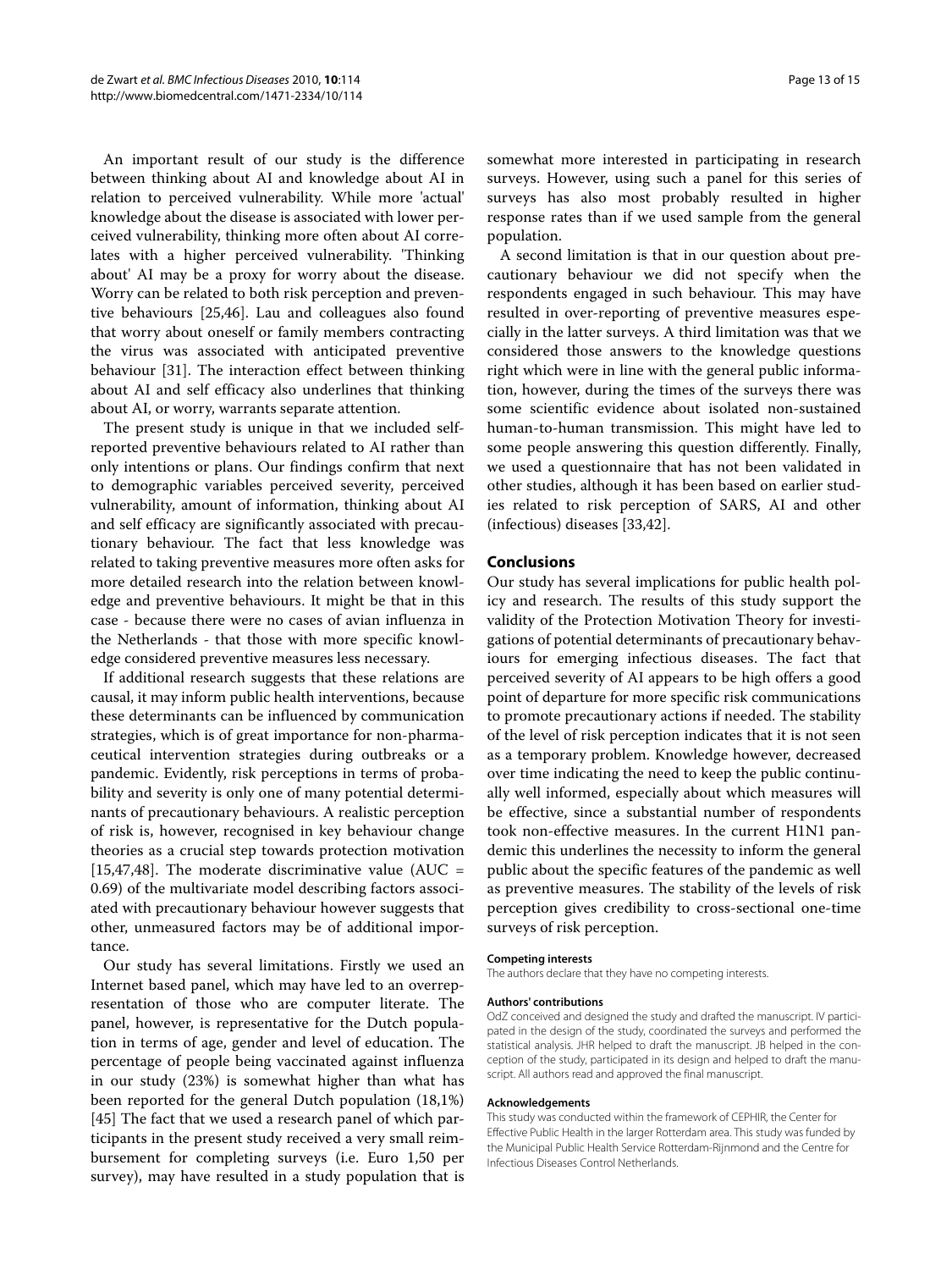#### **Author Details**

1Division of Infectious Disease Control, Municipal Public Health Service Rotterdam-Rijnmond, Rotterdam, the Netherlands, 2Department of Public Health, Erasmus MC, University Medical Center Rotterdam, Rotterdam, the Netherlands and 3The EMGO-Institute for Health and Care Research, VU University Medical Center, Amsterdam, the Netherlands

#### Received: 2 February 2009 Accepted: 12 May 2010 Published: 12 May 2010

#### **References**

- <span id="page-13-0"></span>1. Smith RD: Responding to global infectious disease outbreaks: lessons from SARS on the role of risk perception, communication and management**.** Soc Sci Med 2006, 63(12):3113-23.
- <span id="page-13-1"></span>2. Wallis P, Nerlich B: Disease metaphors in new epidemics: the UK media framing of the 2003 SARS epidemic**[.](http://www.ncbi.nlm.nih.gov/entrez/query.fcgi?cmd=Retrieve&db=PubMed&dopt=Abstract&list_uids=15814187)** Soc Sci Med 2005, 60(11):2629-39.
- <span id="page-13-2"></span>3. World Health Organization: Cumulative Number of Confirmed Human Cases of Avian Influenza A/(H5N1) Reported to WHO. 1 July 2009**.** 2009 [[http://www.who.int/csr/disease/avian\\_influenza/country/](http://www.who.int/csr/disease/avian_influenza/country/cases_table_2009_07_01/en/index.html) [cases\\_table\\_2009\\_07\\_01/en/index.html\]](http://www.who.int/csr/disease/avian_influenza/country/cases_table_2009_07_01/en/index.html).
- <span id="page-13-3"></span>World Organisation for Animal Health: 61 Countries Report H5N1 Avian Influenza in Domestic Poultry/Wildlife 2003-2008**.** 2008 [\[http://](http://www.oie.int/eng/info_ev/en_AI_factoids_2.htm) [www.oie.int/eng/info\\_ev/en\\_AI\\_factoids\\_2.htm\]](http://www.oie.int/eng/info_ev/en_AI_factoids_2.htm).
- <span id="page-13-4"></span>5. World Health Organization: Pandemic (H1N1) 2009 - update 59. Laboratory-confirmed cases of pandemic (H1N1) 2009 as officially reported to WHO by States Parties to the IHR (2005)**.** 2009.
- <span id="page-13-5"></span>6. World Health Organization: Current WHO phase of pandemic alert**.** 2009 [[http://www.who.int/csr/disease/avian\\_influenza/phase/en/](http://www.who.int/csr/disease/avian_influenza/phase/en/)].
- <span id="page-13-6"></span>7. Basili M, Franzini M: Understanding the risk of an avian flu pandemic: rational waiting or precautionary failure? Risk Anal 2006, 26(3):617-30.
- <span id="page-13-7"></span>Aledort JE, Lurie N, Wasserman J, Bozzette SA: Non-pharmaceutical public health interventions for pandemic influenza: an evaluation of the evidence base**.** BMC Public Health 2007, 7(147):208.
- <span id="page-13-8"></span>Bell DM: Non-pharmaceutical interventions for pandemic influenza, national and community measures**.** Emerg Infect Dis 2006, 12(1):88-94.
- <span id="page-13-9"></span>10. Bell DM: Non-pharmaceutical interventions for pandemic influenza, international measures**.** Emerg Infect Dis 2006, 12(1):81-7.
- <span id="page-13-10"></span>11. Markel H, Lipman HB, Navarro JA, Sloan A, Michalsen JR, Stern AM, Cetron MS: Nonpharmaceutical interventions implemented by US cities during the 1918-1919 influenza pandemic**[.](http://www.ncbi.nlm.nih.gov/entrez/query.fcgi?cmd=Retrieve&db=PubMed&dopt=Abstract&list_uids=17684187)** Jama 2007, 298(6):644-54.
- <span id="page-13-11"></span>12. Bell DM: Public health interventions and SARS spread, 2003**.** Emerg Infect Dis 2004, 10(11):1900-6.
- <span id="page-13-12"></span>13. Fouchier RA, Schneeberger PM, Rozendaal FW, Broekman JM, Kemink SA, Munster V, Kuiken T, Rimmelzwaan GF, Schutten M, Van Doornum GJ, Koch G, Bosman A, Koopmans M, Osterhaus AD: Avian influenza A virus (H7N7) associated with human conjunctivitis and a fatal case of acute respiratory distress syndrome**.** Proc Natl Acad Sci USA 2004, 101(5):1356-61.
- <span id="page-13-13"></span>14. Bosman A, Du Ry van Beest Holle M, Conyn - van Spaendonck MAE, Koopmans MPG: Compliance amoung poultry workers to infection control measures during a large epizootic of Avian Influenza in commercial poultry farms in The Netherlands. Bilthoven: RIVM/ Instituut voor Psychotrauma; 2004. Report No.: 630940001/2004**.** .
- <span id="page-13-14"></span>15. Brewer NT, Chapman GB, Gibbons FX, Gerrard M, McCaul KD, Weinstein ND: Meta-analysis of the relationship between risk perception and health behavior: the example of vaccination**.** Health Psychol 2007, 26(2):136-45.
- <span id="page-13-15"></span>16. Kahneman D: Experiences of collaborative research**.** American Psychologist 2003, 58(9):723-730.
- <span id="page-13-16"></span>17. Kahneman D, Slovic P, Tversky A: Judgement under uncertainty**.** In Heuristics and biases Cambridge: Cambridge University Press; 1982.
- <span id="page-13-17"></span>18. Slovic P: Perception of risk**.** Science 1987, 236:280-285.
- <span id="page-13-40"></span>19. Slovic P: Trust, emotion, sex, politics, and science: Surveying the riskassessment battlefield**.** Risk Analysis 1999, 19(4):689-701.
- <span id="page-13-18"></span>20. Slovic P: The Perception of Risk London: Earthscan; 2000.
- <span id="page-13-19"></span>21. Joffe H: Risk: from perception to social representation**.** Br J Soc Psychol 2003, 42(Pt 1):55-73.
- <span id="page-13-20"></span>22. Beck U: Risk society. Towards a new modernity**.** London: Sage; 1992.
- <span id="page-13-21"></span>23. Rogers RW: A protection motivation theory of fear appeals and attitude change**.** Journal of Psychology 1975, 91:93-114.

Page 14 of 15

- <span id="page-13-22"></span>24. Rogers RW: Cognitive and physiological processes in fear appeals and attitude change: A revised theory of protection motivation New York: Guilford Press; 1983.
- <span id="page-13-23"></span>25. Sjoberg L: Worry and risk perception**.** Risk Anal 1998, 18(1):85-93.
- 26. Weinstein ND: Why it won't happen to me: perceptions of risk factors and susceptibility**.** Health Psychol 1984, 3(5):431-57.
- <span id="page-13-24"></span>27. Weinstein ND: The precaution adoption process**.** Health Psychology 1988, 7(4):355-386.
- <span id="page-13-25"></span>28. Rippetoe PA, Rogers RW: Effects of components of protectionmotivation theory on adaptive and maladaptive coping with a health threat**.** J Pers Soc Psychol 1987, 52(3):596-604.
- <span id="page-13-26"></span>29. Ruiter RAC, Abraham C, Kok G: Scary warnings and rational precautions: a review of the psychology of fear appeals**.** Psychology and Health 2001, 16:613-630.
- <span id="page-13-27"></span>30. Sadique MZ, Edmunds WJ, Smith RD, Meerding WJ, de Zwart O, Brug J, Beutels P: Precautionary behavior in response to perceived threat of pandemic influenza**[.](http://www.ncbi.nlm.nih.gov/entrez/query.fcgi?cmd=Retrieve&db=PubMed&dopt=Abstract&list_uids=18252100)** Emerg Infect Dis 2007, 13(9):1307-13.
- <span id="page-13-28"></span>31. Lau JT, Kim JH, Tsui HY, Griffiths S: Anticipated and current preventive behaviors in response to an anticipated human-to-human H5N1 epidemic in the Hong Kong Chinese general population**.** BMC Infect Dis 2007, 7:18.
- <span id="page-13-29"></span>32. Blendon RJ, Benson JM, DesRoches CM, Raleigh E, Taylor-Clark K: The public's response to severe acute respiratory syndrome in Toronto and the United States**[.](http://www.ncbi.nlm.nih.gov/entrez/query.fcgi?cmd=Retrieve&db=PubMed&dopt=Abstract&list_uids=15034821)** Clin Infect Dis 2004, 38(7):925-31.
- <span id="page-13-32"></span>33. Brug J, Aro AR, Oenema A, de Zwart O, Richardus JH, Bishop GD: SARS risk perception, knowledge, precautions, and information sources, the Netherlands**.** Emerg Infect Dis 2004, 10(8):1486-9.
- <span id="page-13-30"></span>34. Lau JT, Yang X, Tsui H, Kim JH: Monitoring community responses to the SARS epidemic in Hong Kong: from day 10 to day 62**.** J Epidemiol Community Health 2003, 57(11):864-70.
- <span id="page-13-31"></span>35. Leung GM, Ho LM, Chan SK, Ho SY, Bacon-Shone J, Choy RY, Hedley AJ, Lam TH, Fielding R: Longitudinal assessment of community psychobehavioral responses during and after the 2003 outbreak of severe acute respiratory syndrome in Hong Kong**.** Clin Infect Dis 2005, 40(12):1713-20.
- <span id="page-13-33"></span>36. Leung GM, Lam TH, Ho LM, Ho SY, Chan BH, Wong IO, Hedley AJ: The impact of community psychological responses on outbreak control for severe acute respiratory syndrome in Hong Kong. J Epidemiol Community Health 2003, 57(11):857-63.
- <span id="page-13-34"></span>37. Kristiansen IS, Halvorsen PA, Gyrd-Hansen D: Influenza pandemic: perception of risk and individual precautions in a general population. Cross sectional study**.** BMC Public Health 2007, 7(147):48.
- <span id="page-13-35"></span>38. Gupta RK, Toby M, Bandopadhyay G, Cooke M, Gelb D, Nguyen-Van-Tam JS: Public understanding of pandemic influenza, United Kingdom**.** Emerg Infect Dis 2006, 12(10):1620-1.
- <span id="page-13-36"></span>39. Fielding R, Lam WW, Ho EY, Lam TH, Hedley AJ, Leung GM: Avian influenza risk perception, Hong Kong**.** Emerg Infect Dis 2005, 11(5):677-82.
- <span id="page-13-37"></span>40. Lau JT, Tsui H, Kim JH, Griffiths S: Perceptions about status and modes of H5N1 transmission and associations with immediate behavioral responses in the Hong Kong general population**.** Prev Med 2006, 43(5):406-10.
- <span id="page-13-38"></span>41. Lau JT, Kim JH, Tsui H, Griffiths S: Perceptions related to human avian influenza and their associations with anticipated psychological and behavioral responses at the onset of outbreak in the Hong Kong Chinese general population**.** Am J Infect Control 2007, 35(1):38-49.
- <span id="page-13-39"></span>42. de Zwart O, Veldhuijzen IK, Elam G, Aro AR, Abraham T, Bishop GD, Richardus JH, Brug J: Avian influenza risk perception, Europe and Asia**[.](http://www.ncbi.nlm.nih.gov/entrez/query.fcgi?cmd=Retrieve&db=PubMed&dopt=Abstract&list_uids=17479894)** Emerg Infect Dis 2007, 13(2):290-3.
- <span id="page-13-41"></span>43. Gustafson PE: Gender differences in risk perception: theoretical and methodological perspectives**.** Risk Anal 1998, 18(6):805-11.
- <span id="page-13-42"></span>44. Broek IVFvd, Koedijk FDH, van Veen MG, Op de Coul ELM, Sighem AI, Sande MAB van der: Sexually transmitted infections, including HIV, in the Netherlands in 2007**.** Bilthoven: RIVM; 2008. Report No.: RIVM Rapport 210261004
- <span id="page-13-43"></span>45. Erkens CGM, SKalisvaart NA, Slump E, Sebek M, van Soolingen D: 'Tuberculose in Nederland 2007'**.** In Surveillancerapport over de tuberculosesituatie in Nederland Den Haag: KNCV Tuberculosefonds; 2009.
- <span id="page-13-44"></span>46. Chapman GB, Coups EJ: Emotions and preventive health behavior: worry, regret, and influenza vaccinatio[n](http://www.ncbi.nlm.nih.gov/entrez/query.fcgi?cmd=Retrieve&db=PubMed&dopt=Abstract&list_uids=16448301)**.** Health Psychol 2006, 25(1):82-90.